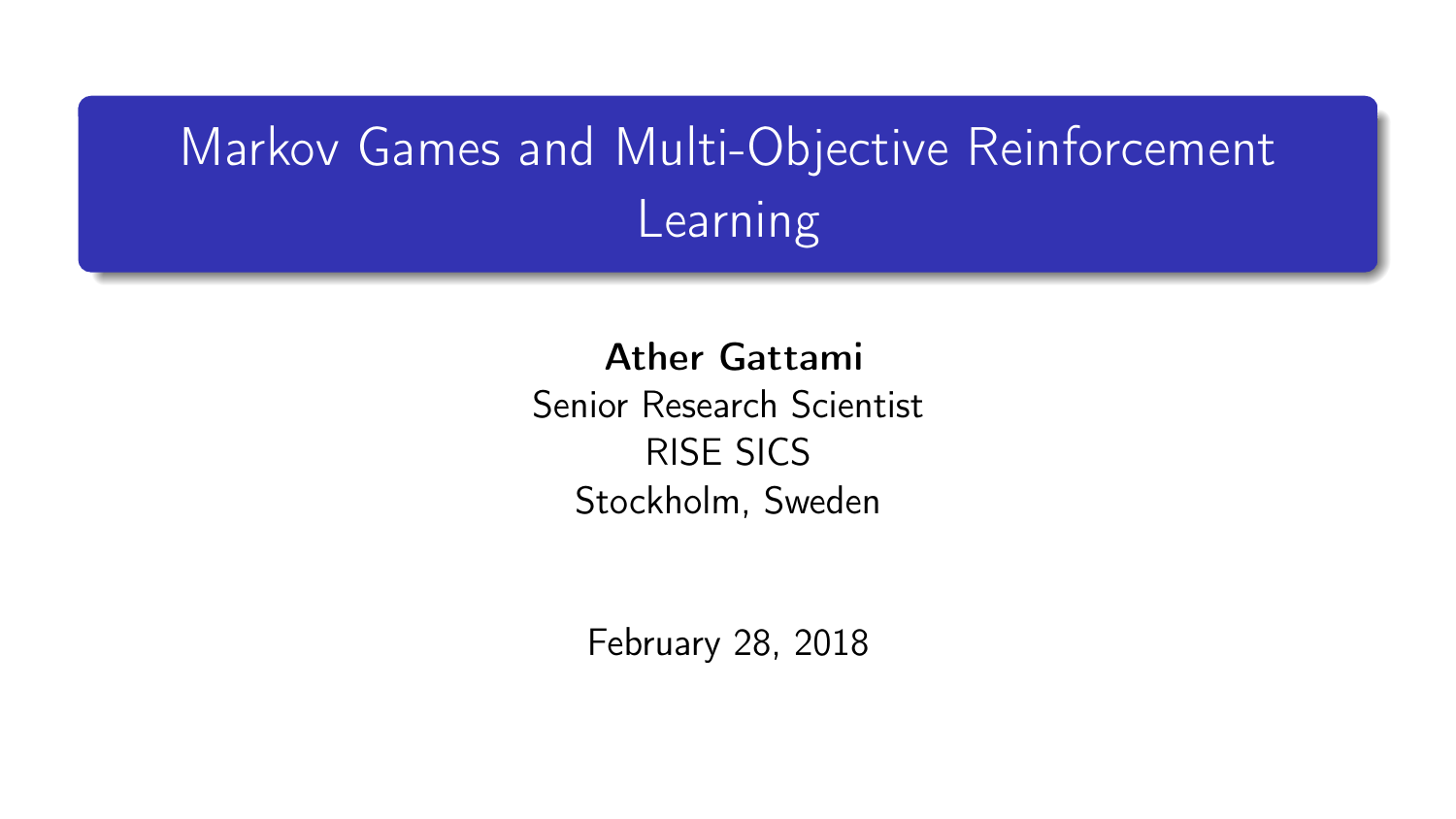## <span id="page-1-0"></span>Dynamical Systems

Let  $s_k, y_k, a_k$  be the state, observation, and action at time step k, respectively. Deterministic model:

$$
s_{k+1} = f_k(s_k, a_k)
$$
  

$$
y_k = g_k(s_k, a_k)
$$

Stochastic model (Markov Decision Process):

$$
\mathbf{P}(s_{k+1} | s_k, a_k, s_{k-1}, a_{k-1}, \ldots) = \mathbf{P}(s_{k+1} | s_k, a_k) \n\mathbf{P}(y_k | s_k, a_k, s_{k-1}, a_{k-1}, \ldots) = \mathbf{P}(y_k | s_k, a_k)
$$

We assume perfect state observation, that is  $y_k = s_k$ .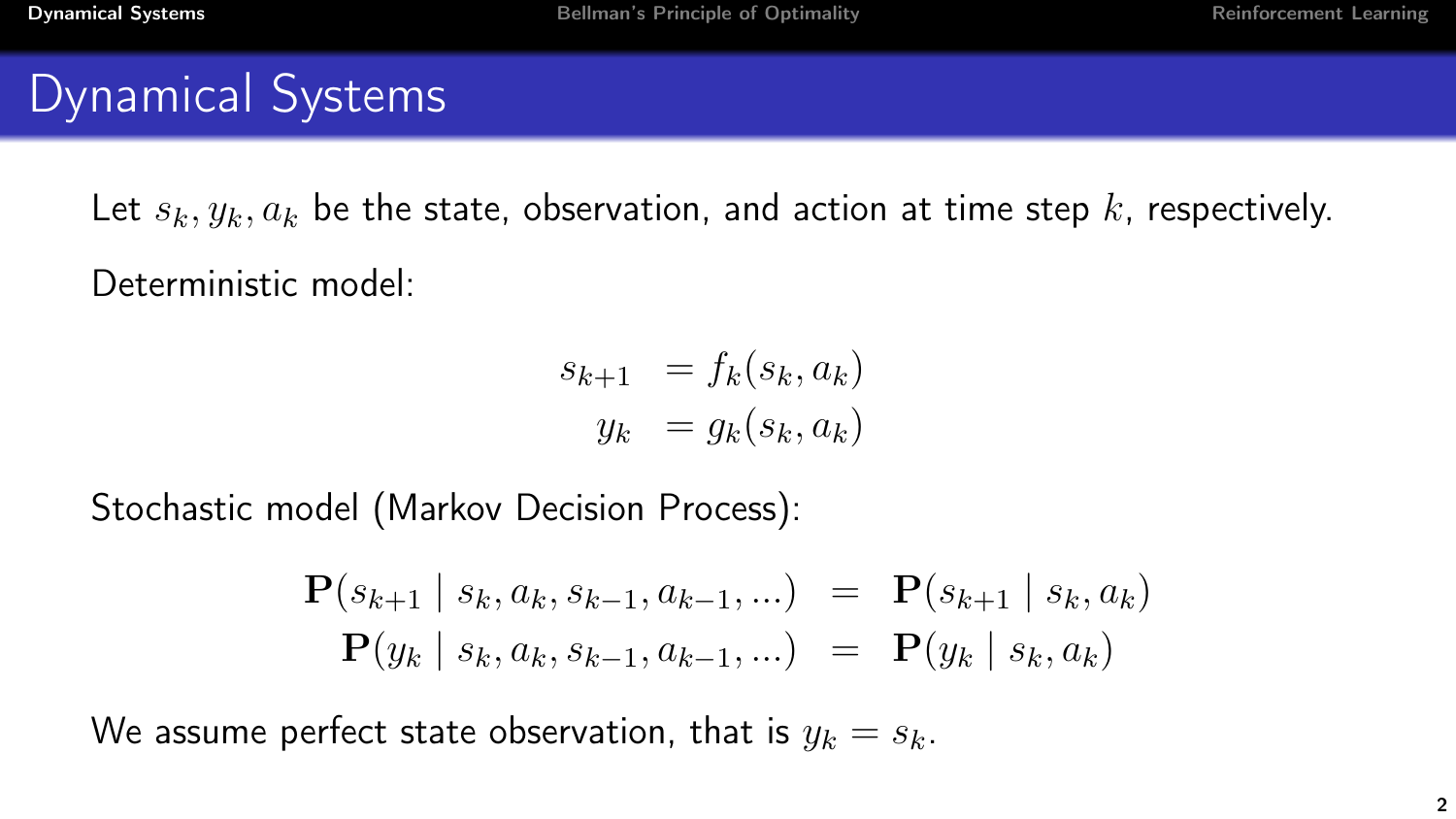### Dynamical Systems

Find the policy  $a_k = \pi(s_k)$  that maximizes the average reward

$$
V(s_0) = \mathbb{E}\left(\sum_{k=1}^{\infty} \delta^k r_k(s_k, a_k)\right)
$$

where  $0 < \delta < 1$  is the discount factor.

#### Stationary Bellman Equation

$$
Q^*(s, a) = \mathbb{E}\left(r(s, a) + \delta \cdot Q^*(s_+, a_+)\right)
$$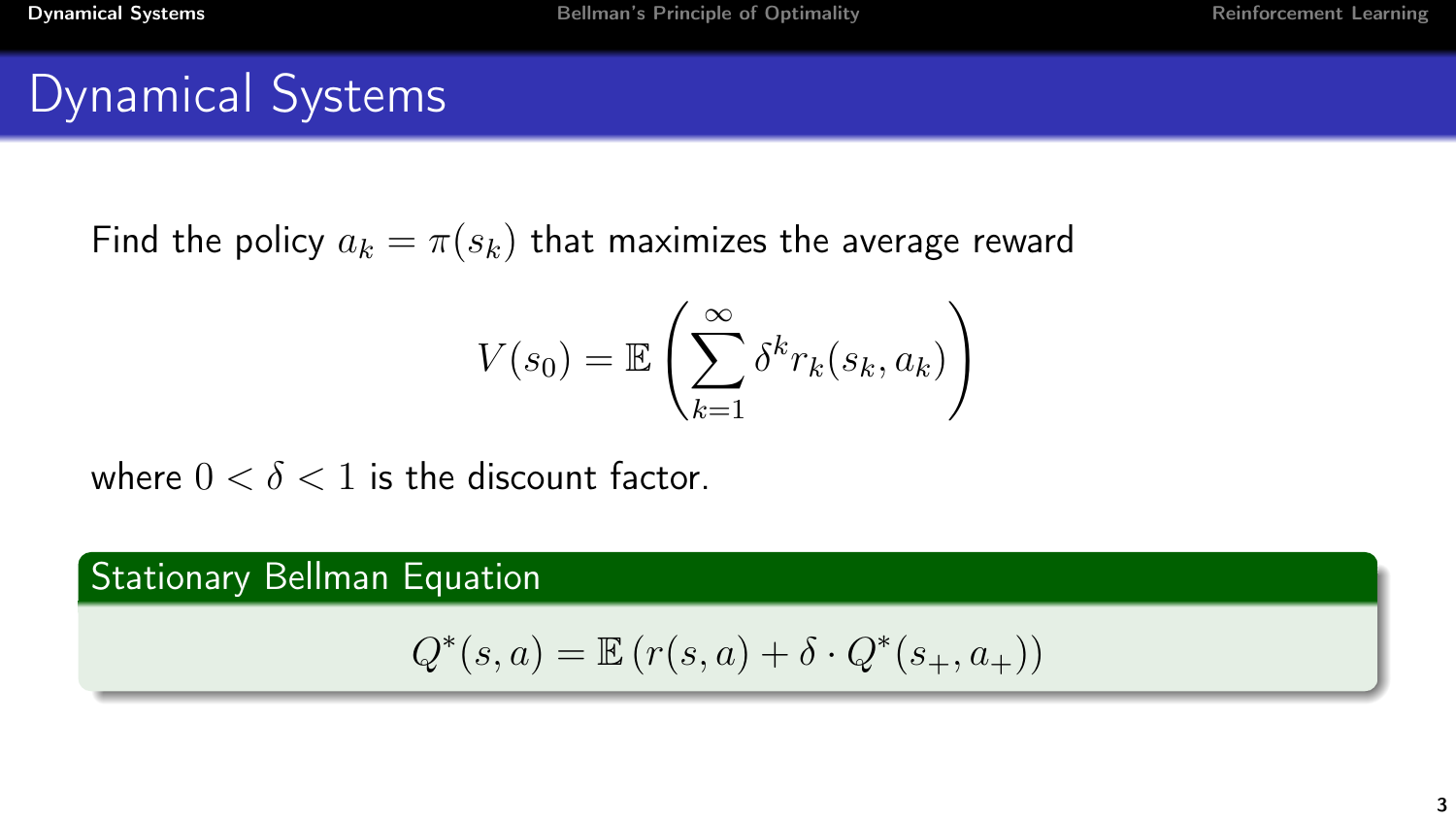## <span id="page-3-0"></span>Bellman's Equation

#### Stationary Bellman Equation

$$
Q^*(s, a) = \mathbb{E}\left(r(s, a) + \delta \cdot Q^*(s_+, a_+)\right)
$$

$$
\pi^{\star}(s) = \arg\max_{\pi} Q^{\pi}(s, \pi(s))
$$

The optimal policy is

$$
\pi^*(s) = \arg\max_a Q^*(s, a)
$$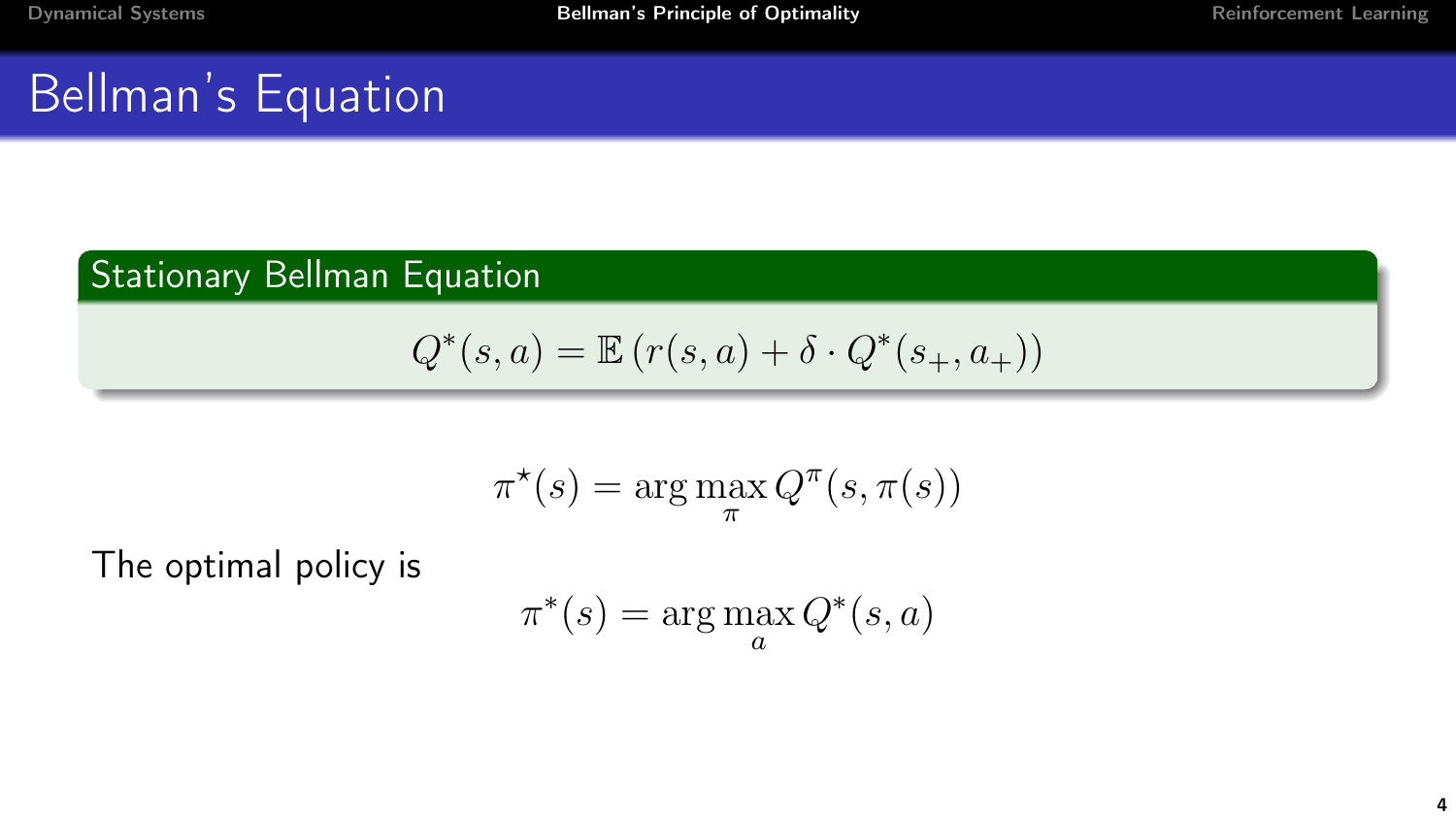## <span id="page-4-0"></span>Finite Noncooperative Games



Bimatrix game  $(Q_1, Q_2)$  with payoffs

$$
Q_1(a^1, a^2) = (a^1)^{\mathsf{T}} A_1 a^2, \qquad Q_2(a^1, a^2) = (a^1)^{\mathsf{T}} A_2 a^2
$$

Optimal  $a^1 = (0, 1)$ , and  $a^2 = (0, 1)$ .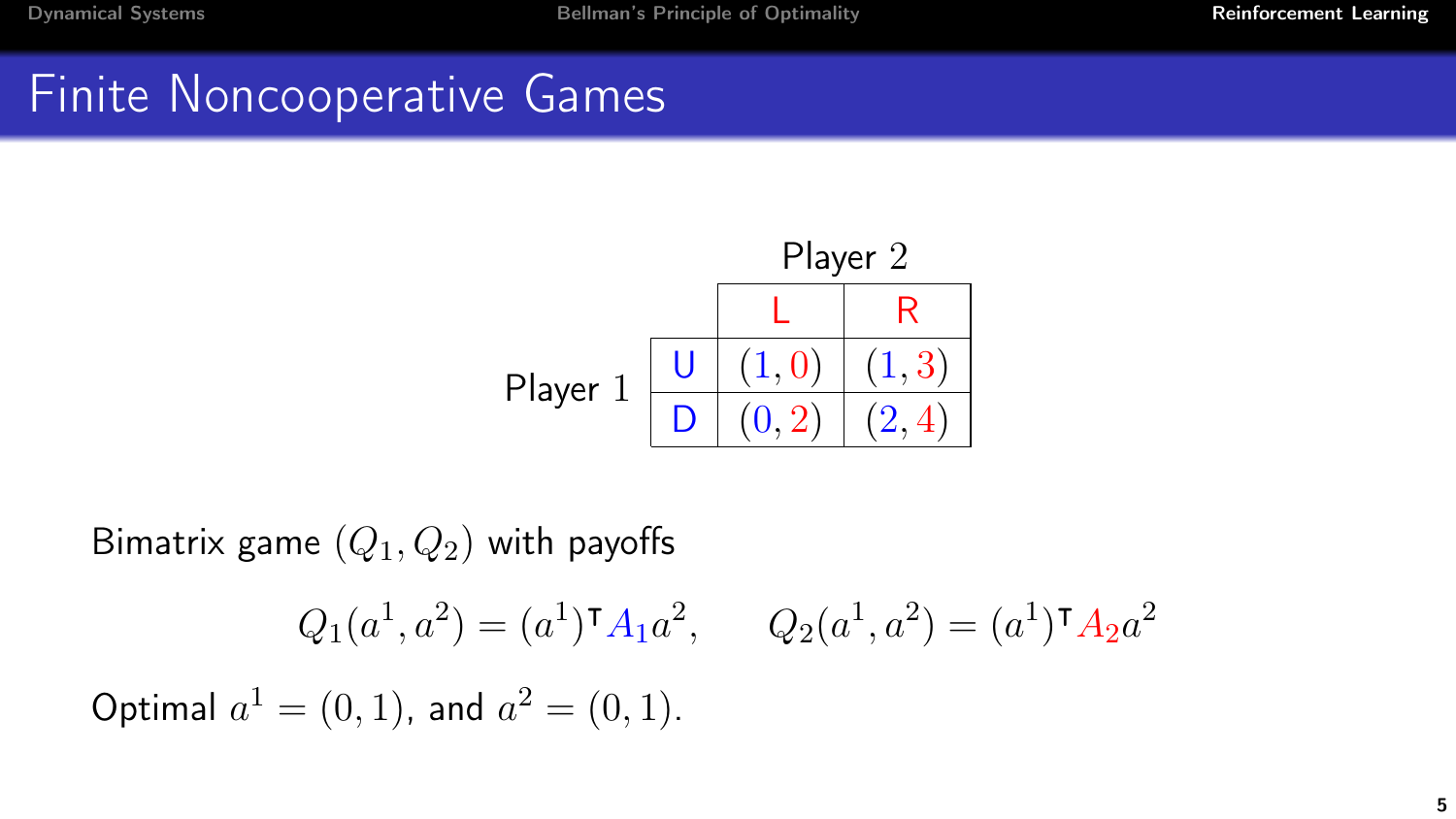## Finite Noncooperative Games



Bimatrix game  $(Q_1, Q_2)$  with payoffs

$$
Q_1(a^1, a^2) = (a^1)^{\mathsf{T}} A_1 a^2, \qquad Q_2(a^1, a^2) = (a^1)^{\mathsf{T}} A_2 a^2
$$

Mixed strategies:  $a^1, a^2 \ge 0$ ,  $a_1^1 + a_2^1 = 1$ ,  $a_1^2 + a_2^2 = 1$ .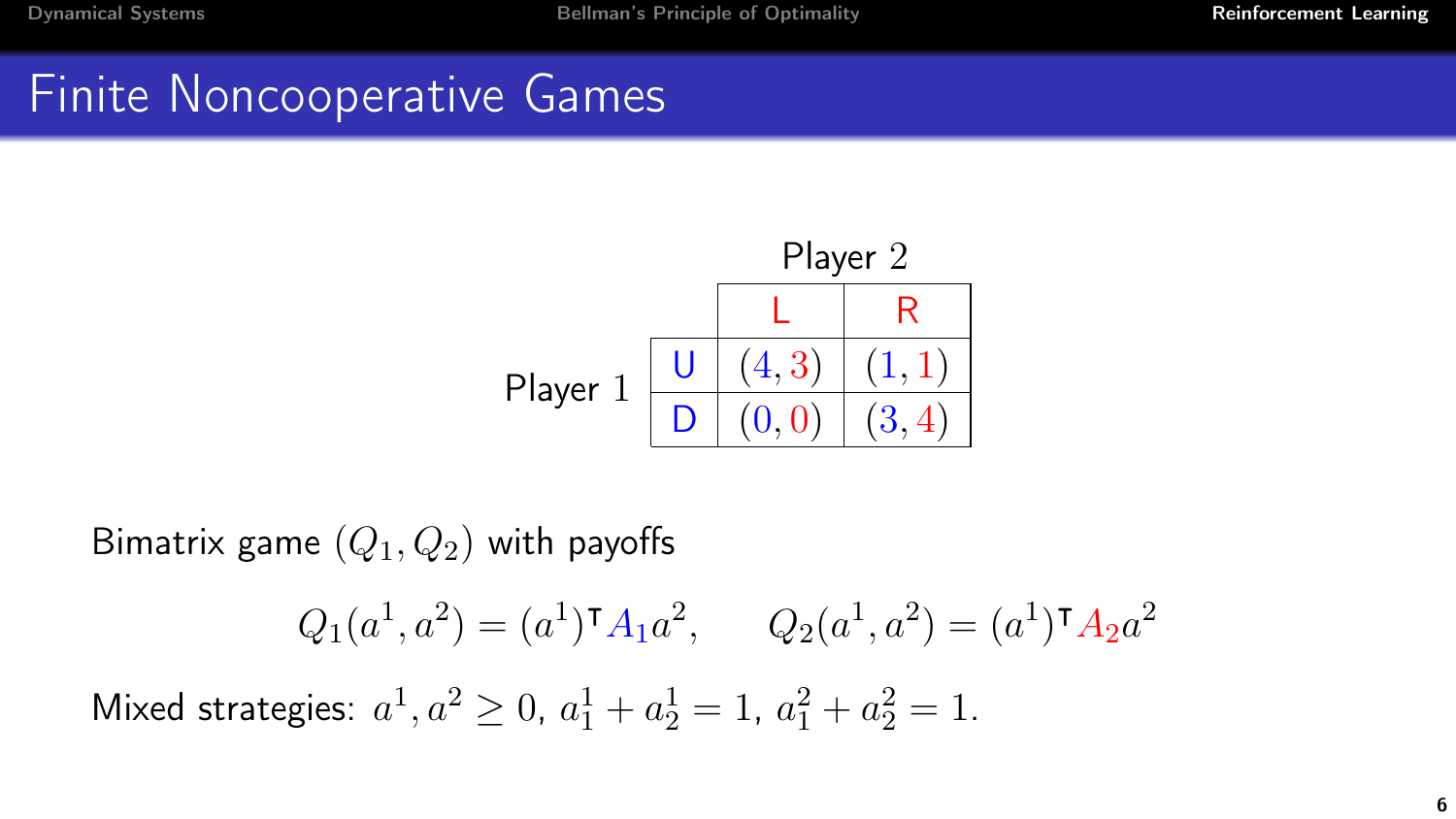## Prisoner's Dilemma

#### Inefficient Nash Equilibrium:

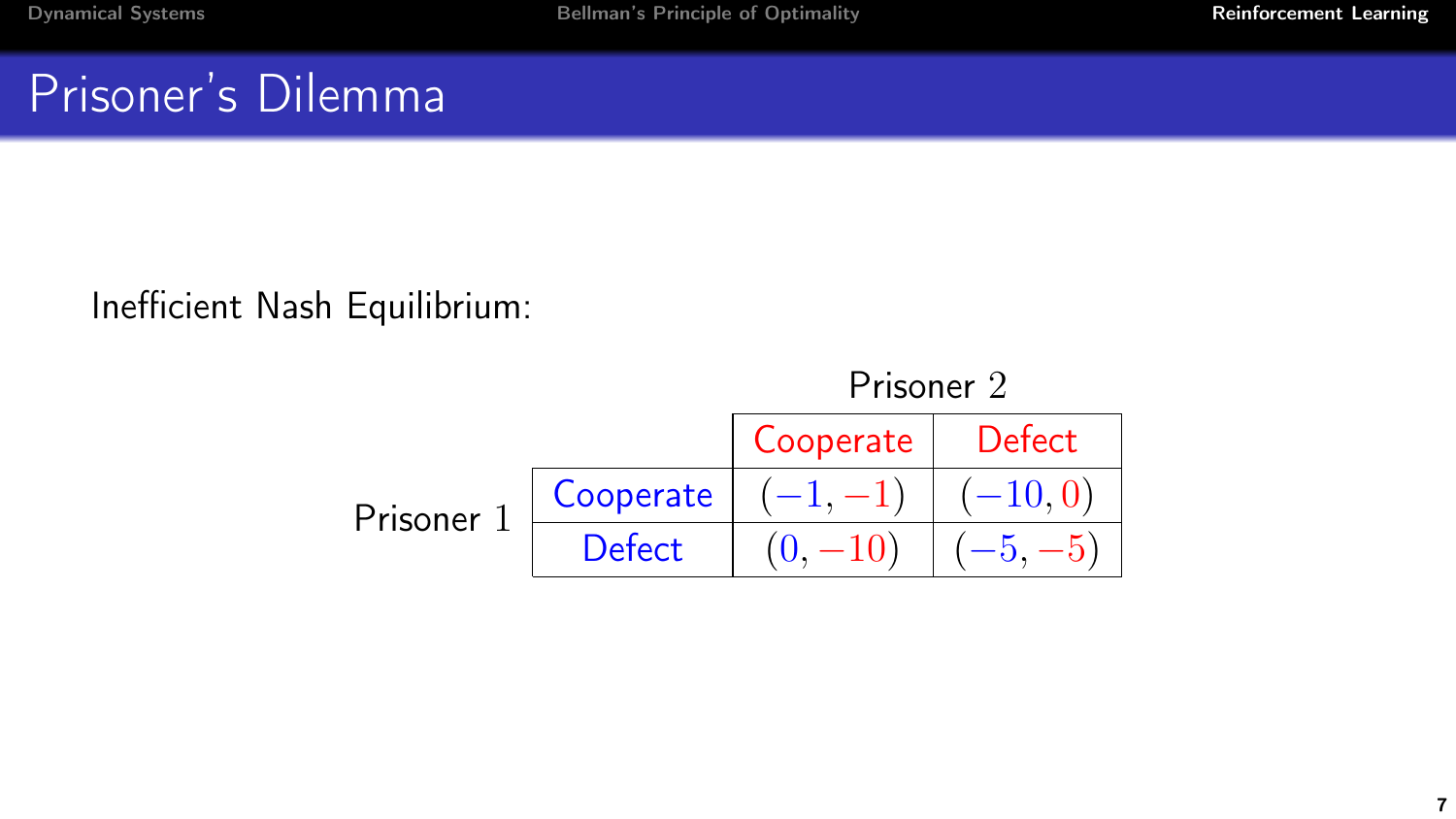### Stochastic Games

Given a Markov process  $(S, A_1, A_2, P)$  with  $P(s, a^1, a^2, s_+) = \mathbf{P}(s_+ \mid s, a^1, a^2), \ \ s \in S, \ \ (a^1, a^2) \in A_1 \times A_2$ 

and initial state  $s_0 = s$ .

Reward of Player 1:

$$
V_1(s, \pi_1, \pi_2) = \mathbb{E}\left(\sum_{k=1}^{\infty} \delta^k r_k^1(s_k, \pi_1(s_k), \pi_2(s_k))\right)
$$

Reward of Player 2:

$$
V_2(s, \pi_1, \pi_2) = \mathbb{E}\left(\sum_{k=1}^{\infty} \delta^k r_k^2(s_k, \pi_1(s_k), \pi_2(s_k))\right)
$$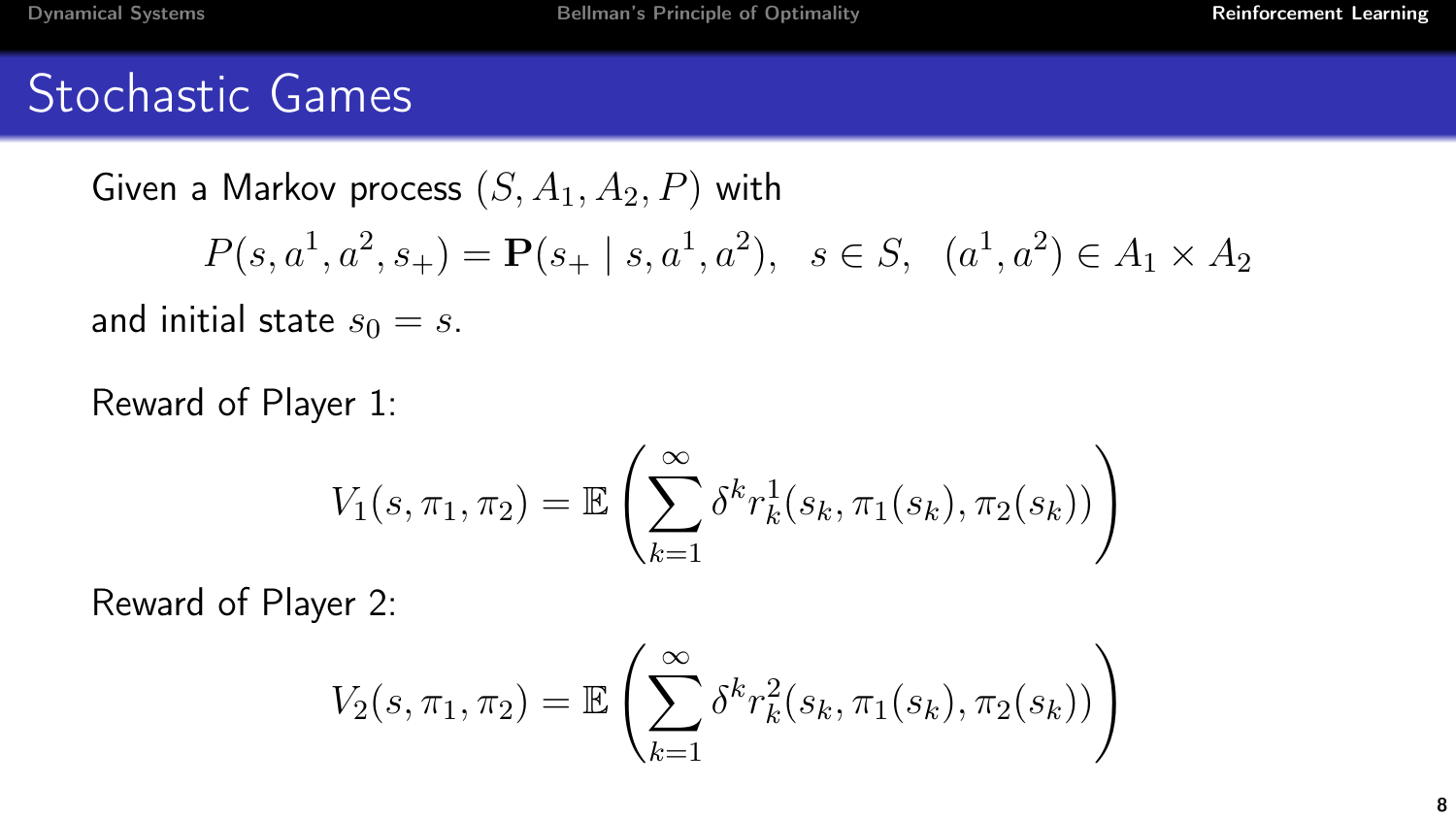# Nash Equilibrium

#### Definition:

A Nash equilibrium is a pair of strategies  $(\pi_1^\star,\pi_2^\star)$  such that for all  $s\in S,$ 

$$
V_1(s, \pi_1^{\star}, \pi_2^{\star}) \ge V_1(s, \pi_1, \pi_2^{\star}), \quad \forall \pi_1
$$
  

$$
V_2(s, \pi_1^{\star}, \pi_2^{\star}) \ge V_2(s, \pi_1^{\star}, \pi_2), \quad \forall \pi_2
$$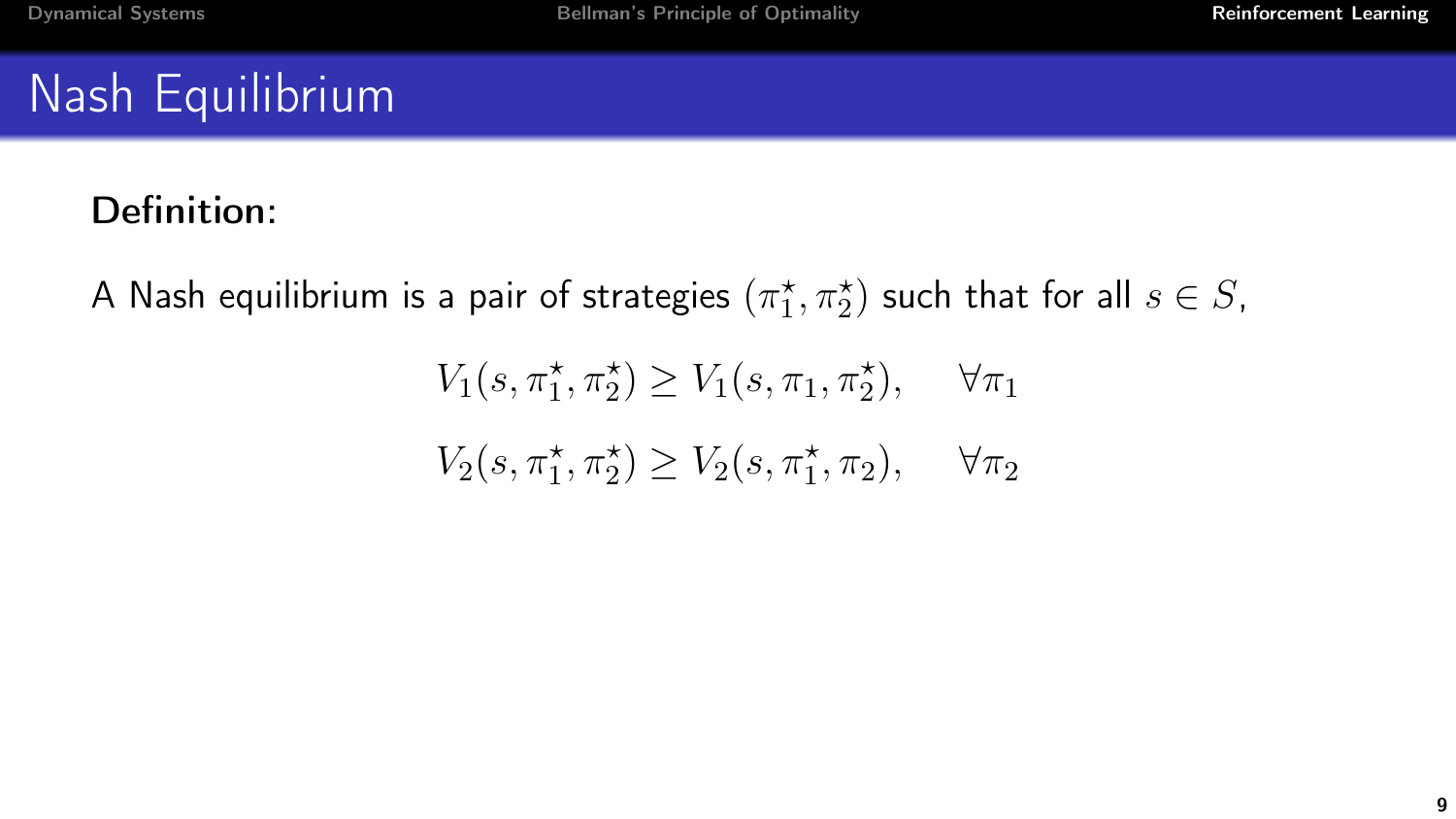# Nash Equilibrium

#### Definition:

A Nash equilibrium is a pair of strategies  $(\pi_1^\star,\pi_2^\star)$  such that for all  $s\in S,$ 

$$
V_1(s, \pi_1^*, \pi_2^*) \ge V_1(s, \pi_1, \pi_2^*), \quad \forall \pi_1
$$
  

$$
V_2(s, \pi_1^*, \pi_2^*) \ge V_2(s, \pi_1^*, \pi_2), \quad \forall \pi_2
$$

#### Theorem (Filar and Vrieze, 1997)

Every (finite) stochastic game given by the tuple  $(S, a^1, a^2, P, r_1, r_2)$  possesses at least one Nash Equilibrium.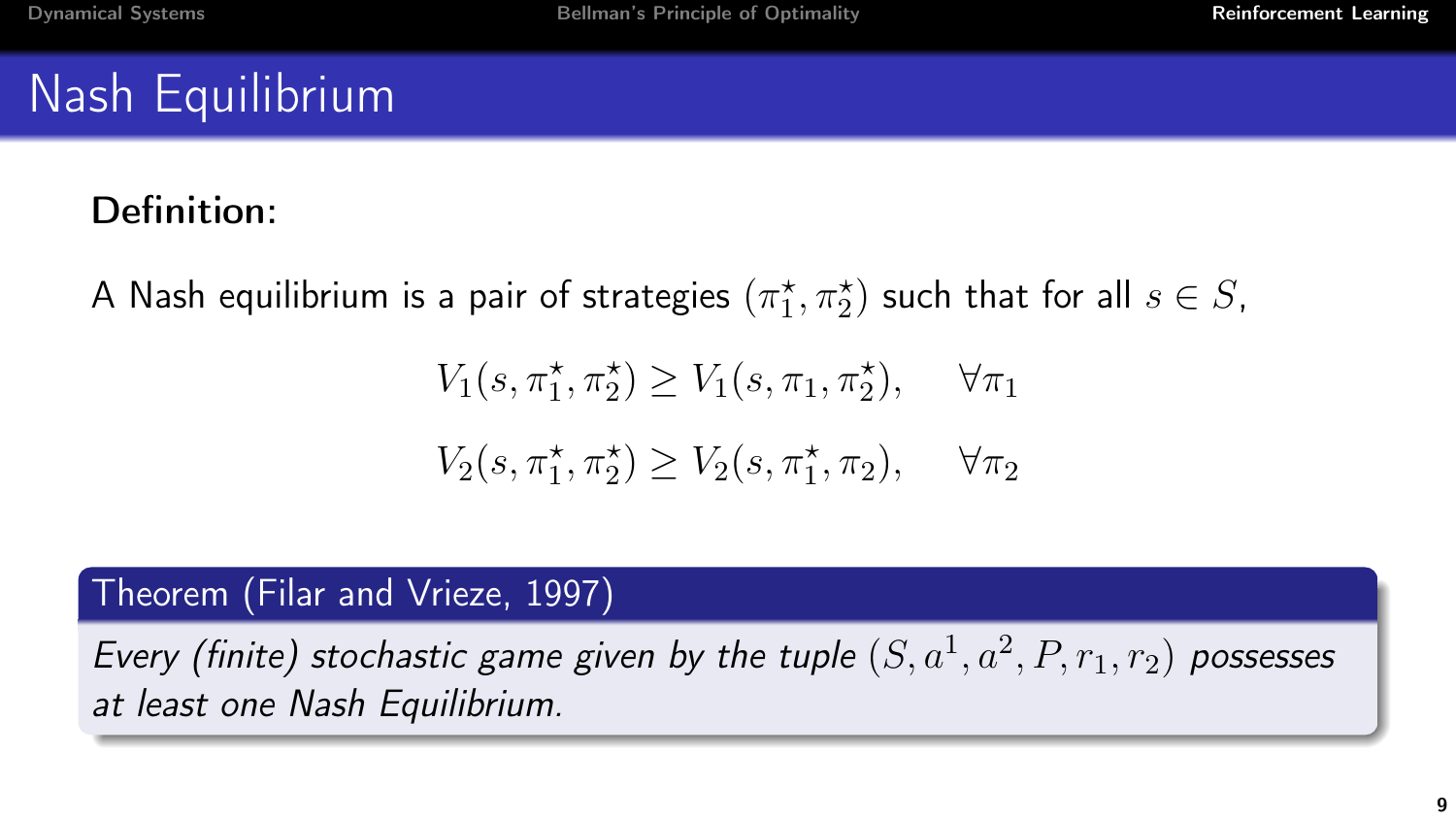# Q-Learning (1 Player)

Let  $s = s_k$  and  $s_{+} = s_{k+1}$ .

Update rule with some  $0 < \alpha_k(s_k, a_k) < 1$ :

$$
Q(s, a) \leftarrow Q(s, a) + \alpha(r(s, a) + \delta \max_{a_+} Q(s_+, a_+) - Q(s, a))
$$

The optimal policy is estimated from  $Q(s, a)$ :

$$
\pi(s) = \arg\max_{a} Q(s, a)
$$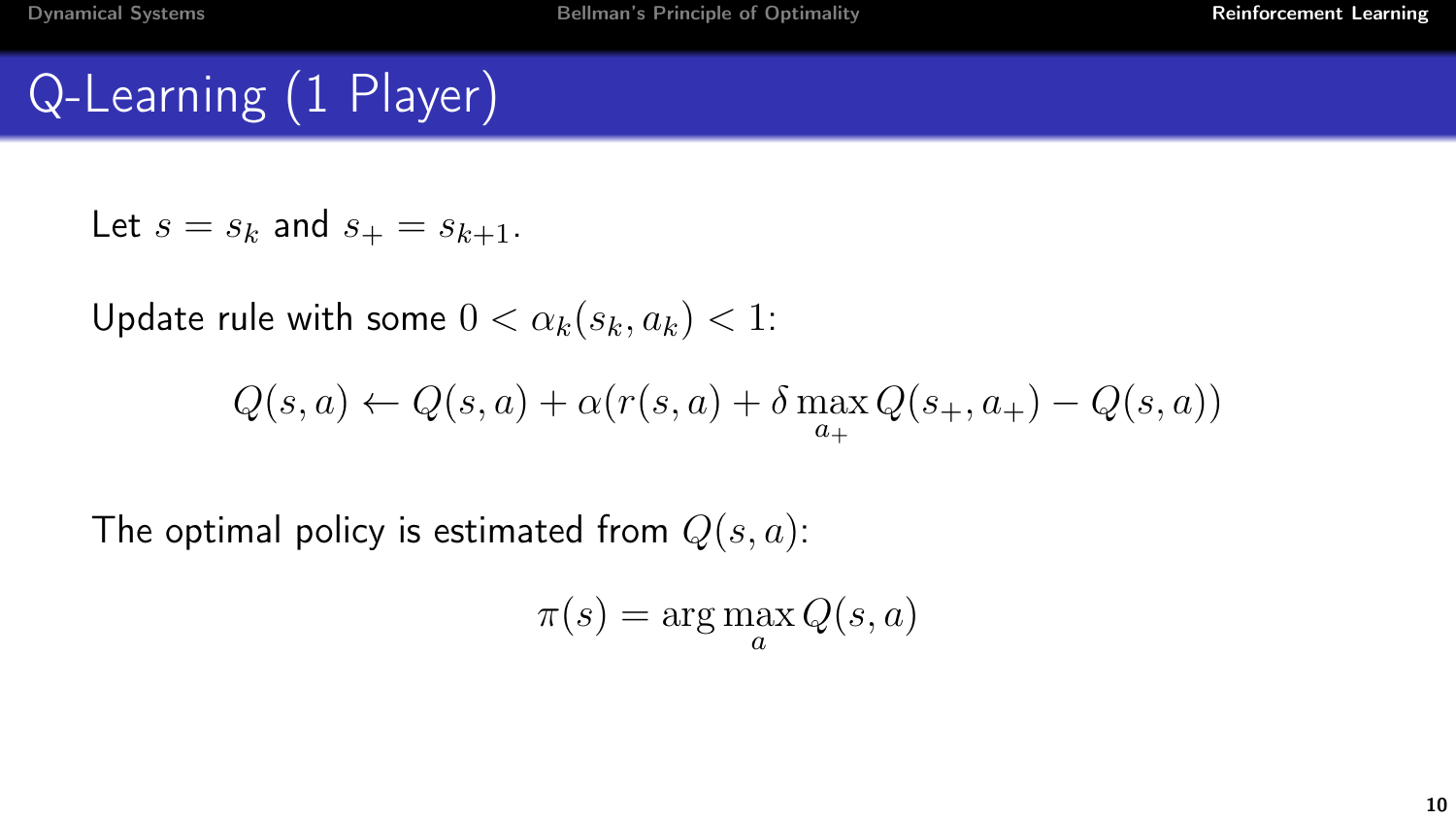# Q-Learning (1 Player)

Let  $s = s_k$  and  $s_{+} = s_{k+1}$ .

Update rule with some  $0 < \alpha_k(s_k, a_k) < 1$ :

$$
Q(s, a) \leftarrow Q(s, a) + \alpha(r(s, a) + \delta \max_{a_+} Q(s_+, a_+) - Q(s, a))
$$

The optimal policy is estimated from  $Q(s, a)$ :

$$
\pi(s) = \arg\max_{a} Q(s, a)
$$

Nash Equilibrium is not equivalent to maximizing the  $Q$  function!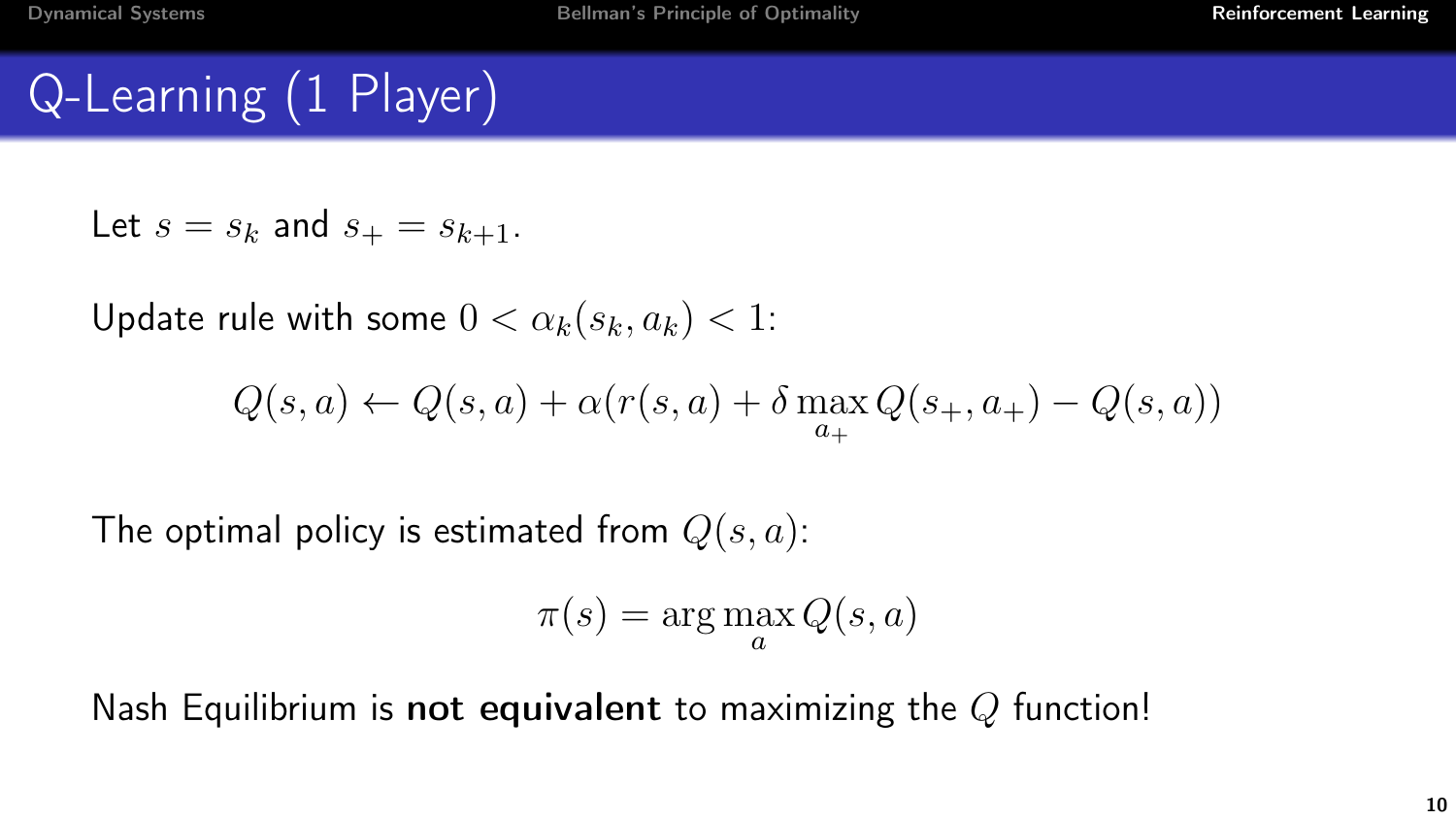# Q-Learning (1 Player)

#### Theorem

Consider the 
$$
Q
$$
-learning algorithm given by

$$
Q(s, a) \leftarrow Q(s, a) + \alpha(s, a)(r(s, a) + \delta \max_{a_+} Q(s_+, a_+) - Q(s, a))
$$

where  $0 < \alpha_k(s_k, a_k) < 1$ ,

$$
0 < \alpha_k(s, a) < 1, \qquad \sum_k \alpha_k(s, a) = \infty, \qquad \sum_k \alpha_k^2(s, a) < \infty, \qquad \forall \ (s, a)
$$

The Q-learning algorithm converges to the optimal action-value function,  $Q(s, a) \rightarrow Q^*(s, a).$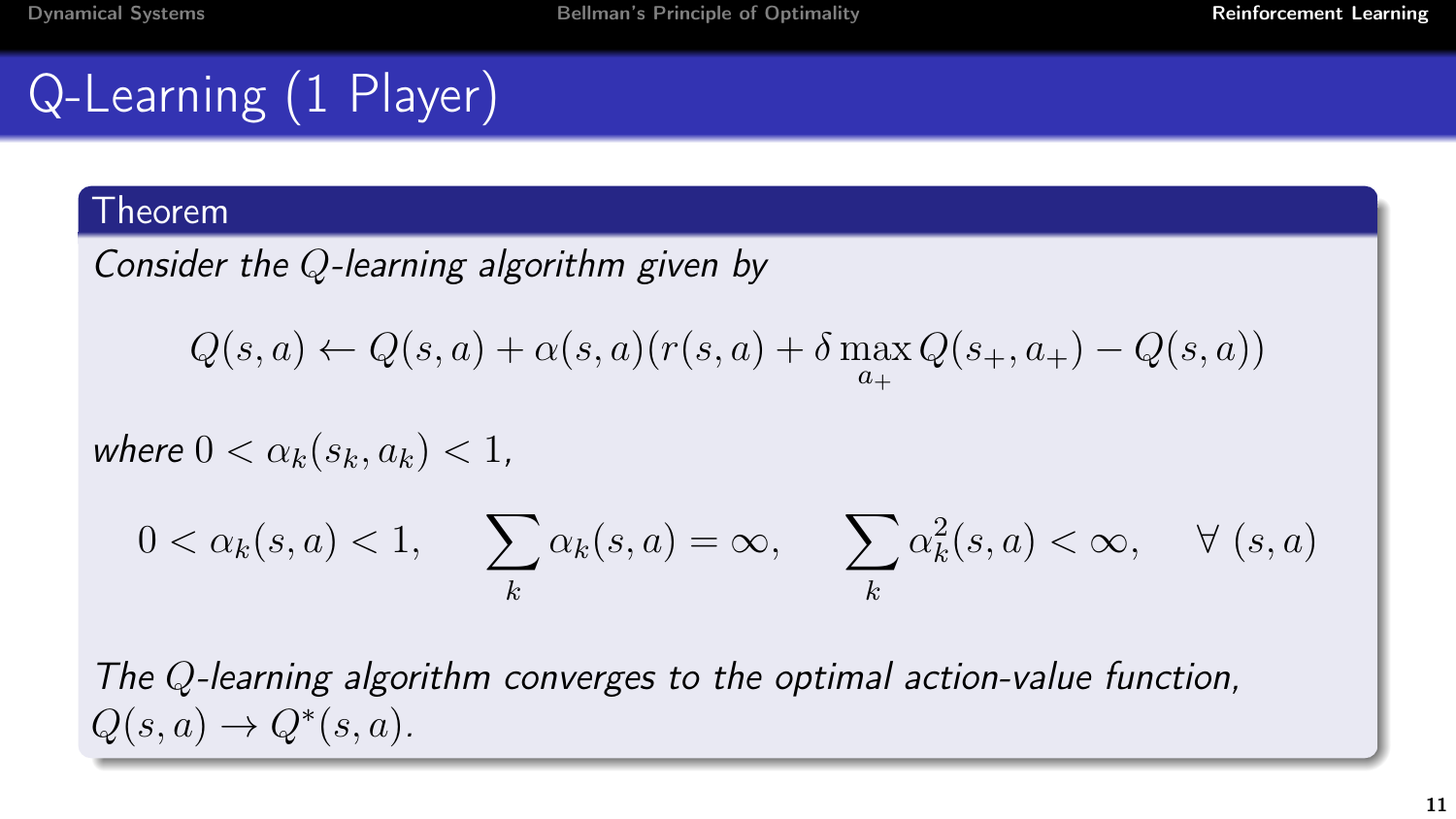# Reinforcement Learning in Stochastic Games

Dynamic programming implies

$$
Q_1^{\star}(s,a^1,a^2) = \mathbb{E}(r^1(s,a^1,a^2) + \delta Q_1^{\star}(s_+,a^1_+,a^2_+))
$$

$$
Q_2^{\star}(s, a^1, a^2) = \mathbb{E}(r^2(s, a^1, a^2) + \delta Q_2^{\star}(s_+, a^1_+, a^2_+))
$$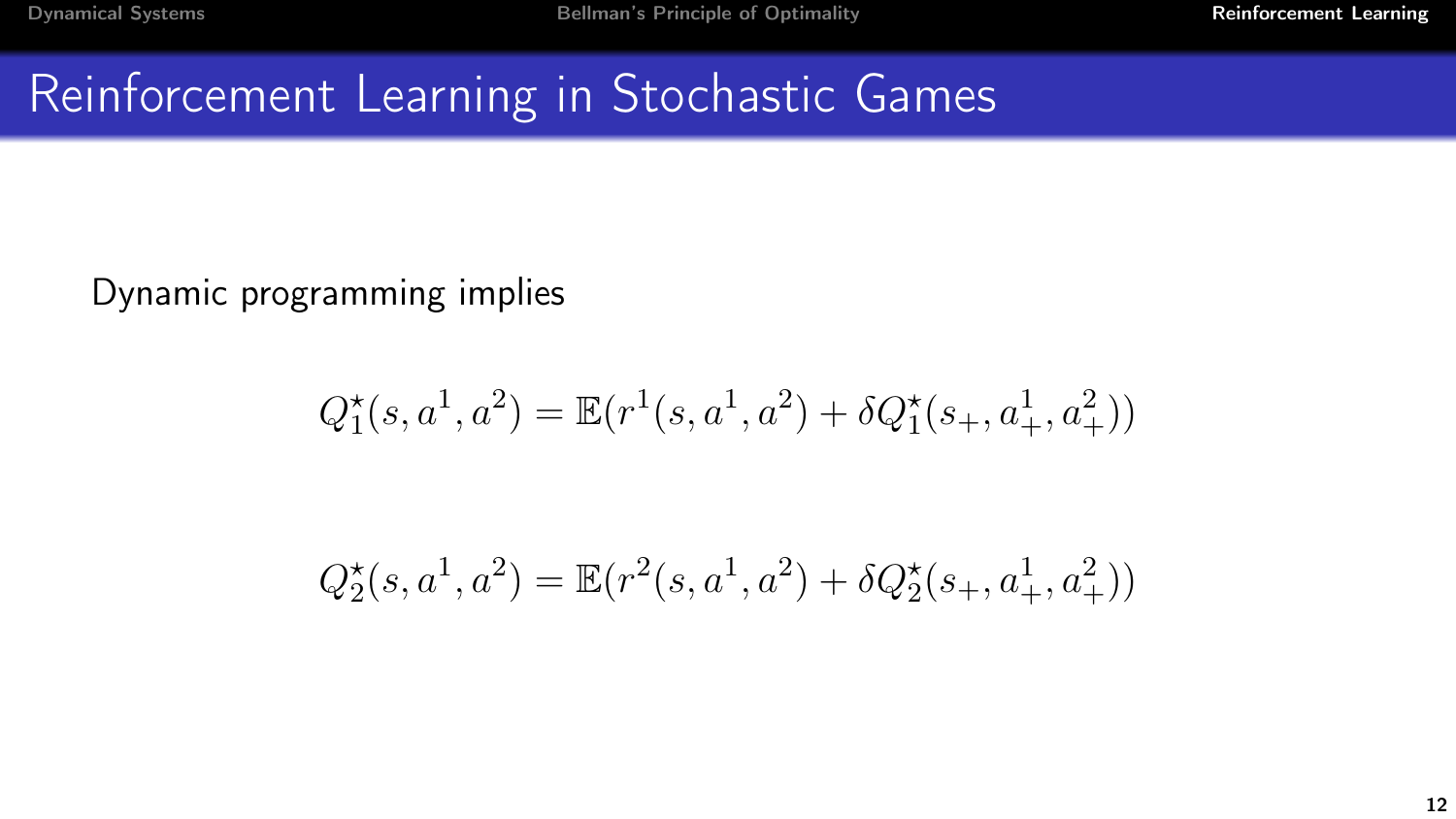## Assumption

#### Assumption 1

The stochastic game satisfies one of the following properties: (i) The Nash Equilibrium is global optimal.

 $V_1(s, \pi_1^{\star}, \pi_2^{\star}) \ge V_1(s, \pi_1, \pi_2), \quad V_2(s, \pi_1^{\star}, \pi_2^{\star}) \ge V_2(s, \pi_1, \pi_2), \quad \forall \pi_1, \pi_2$ 

(ii) If the Nash Equilibrium is not global optimal, then an agent receives a higher payoff when the other agent deviates from the Nash Equilibrium strategy.

$$
V_1(s, \pi_1^{\star}, \pi_2^{\star}) \le V_1(s, \pi_1^{\star}, \pi_2), \quad \forall \pi_2
$$

 $V_2(s, \pi_1^*, \pi_2^*) \leq V_2(s, \pi_1, \pi_2^*)$  $\forall \pi_1$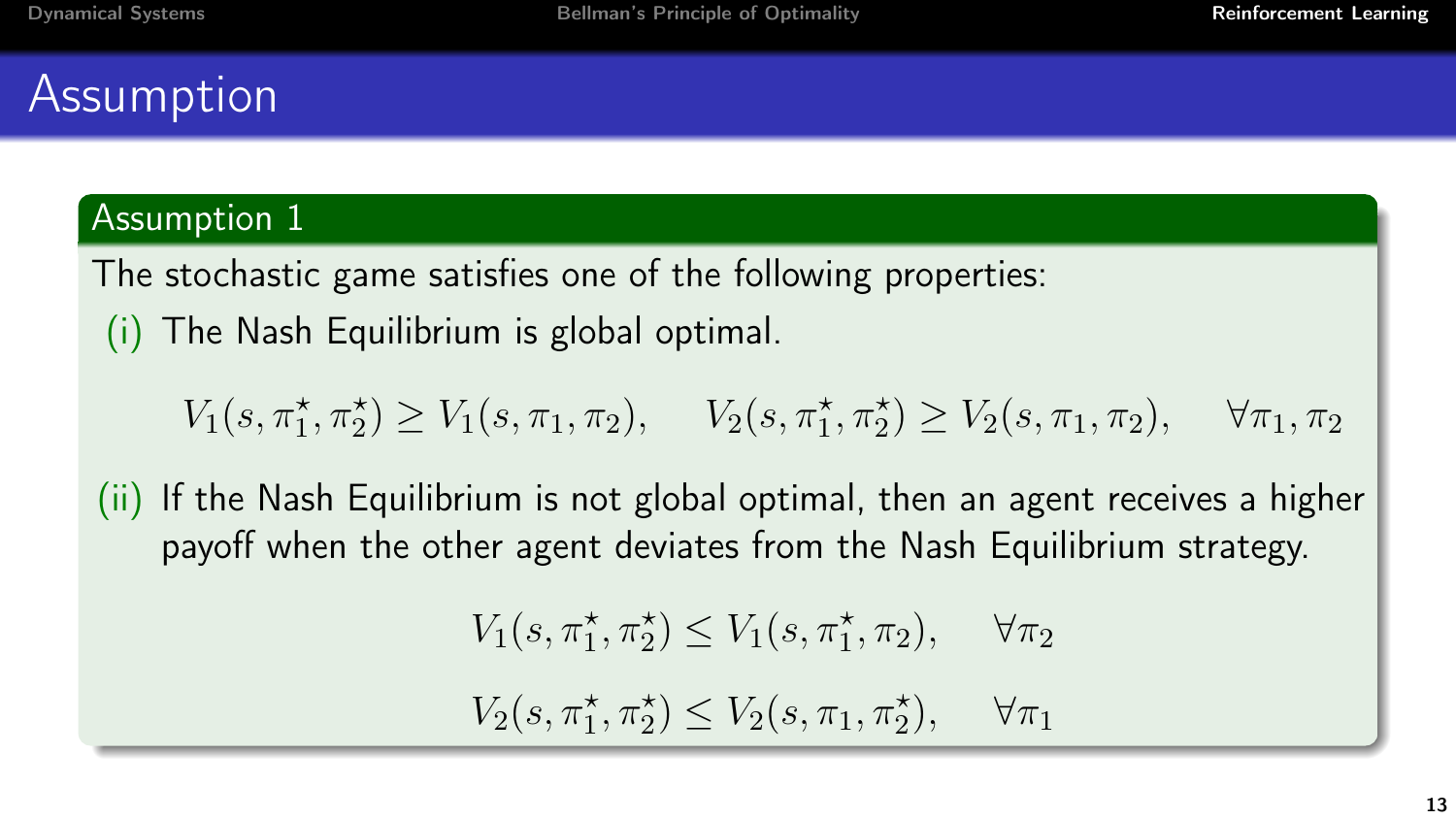## Reinforcement Learning in Stochastic Games

#### Theorem

Under Assumption 1, the Q-learning algorithm given by

$$
Q_j(s, a) \leftarrow Q_j(s, a) + \alpha(s, a)(r^j(s, a) + \delta Q_j(s_+, \pi(s_+)) - Q_j(s, a)), \quad j = 1, 2
$$

where  $\pi(s) = (\pi_1(s), \pi_2(s))$  is a pair of Nash Equilibrium strategies for the the bimatrix game  $(Q_1, Q_2)$ 

$$
0 < \alpha_k(s, a) < 1, \qquad \sum_k \alpha_k(s, a) = \infty, \qquad \sum_k \alpha_k^2(s, a) < \infty, \qquad \forall \ (s, a)
$$

The Q-learning algorithm converges to the optimal action-value function,  $Q(s, a) \rightarrow Q^*(s, a).$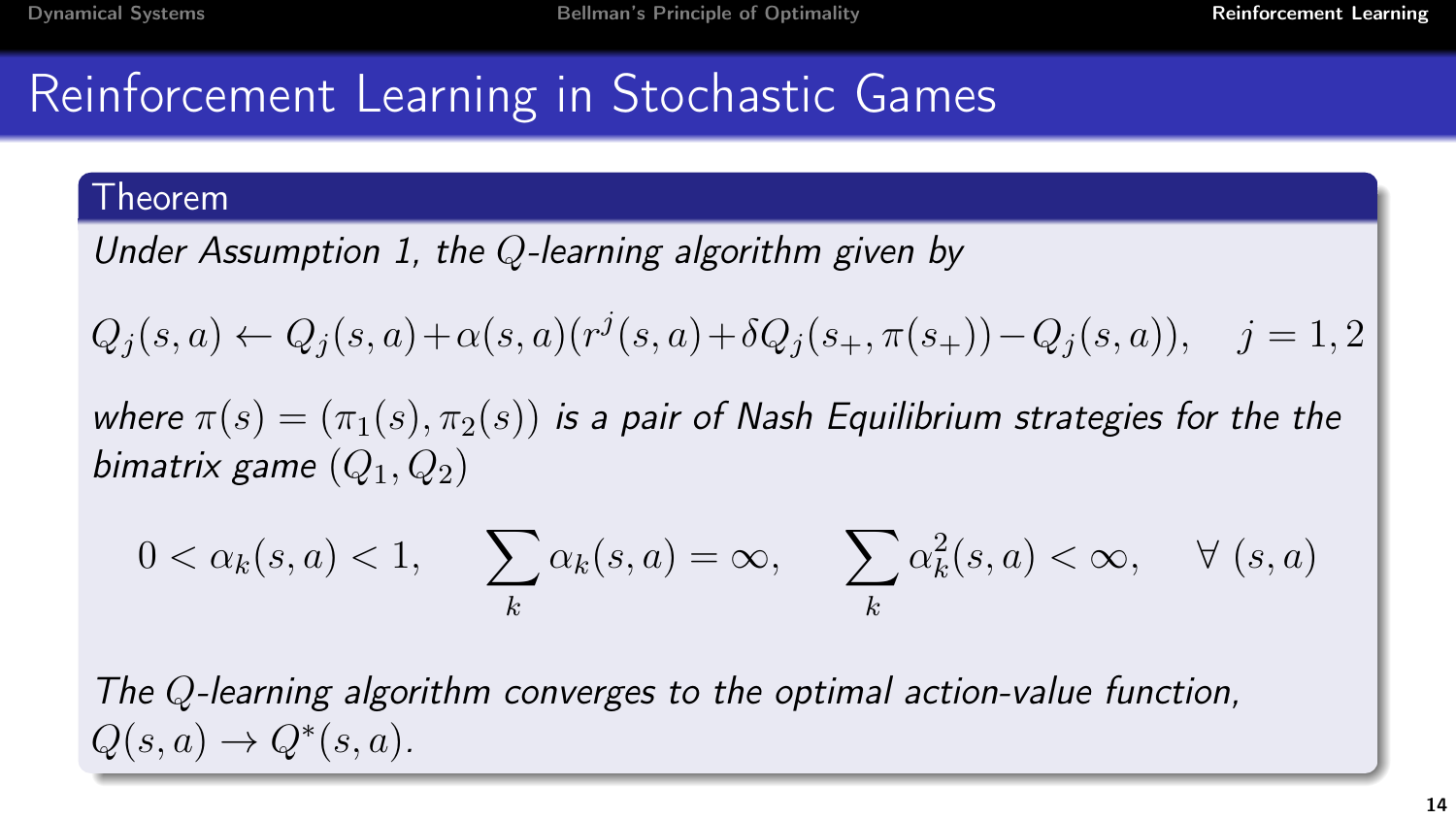#### Zero-Sum Games

$$
r^1(s, a^1, a^2) = -r^2(s, a^1, a^2)
$$

Implies

$$
V_1(s, \pi_1, \pi_2) = -V_2(s, \pi_1, \pi_2)
$$

#### Assumption 1.(ii) is satisfied:

$$
V_1(s, \pi_1^*, \pi_2^*) \le V_1(s, \pi_1^*, \pi_2), \quad \forall \pi_2
$$
  

$$
V_2(s, \pi_1^*, \pi_2^*) \le V_2(s, \pi_1, \pi_2^*), \quad \forall \pi_1
$$

Nash Equilibrium in mixed strategies can be found by linear programming.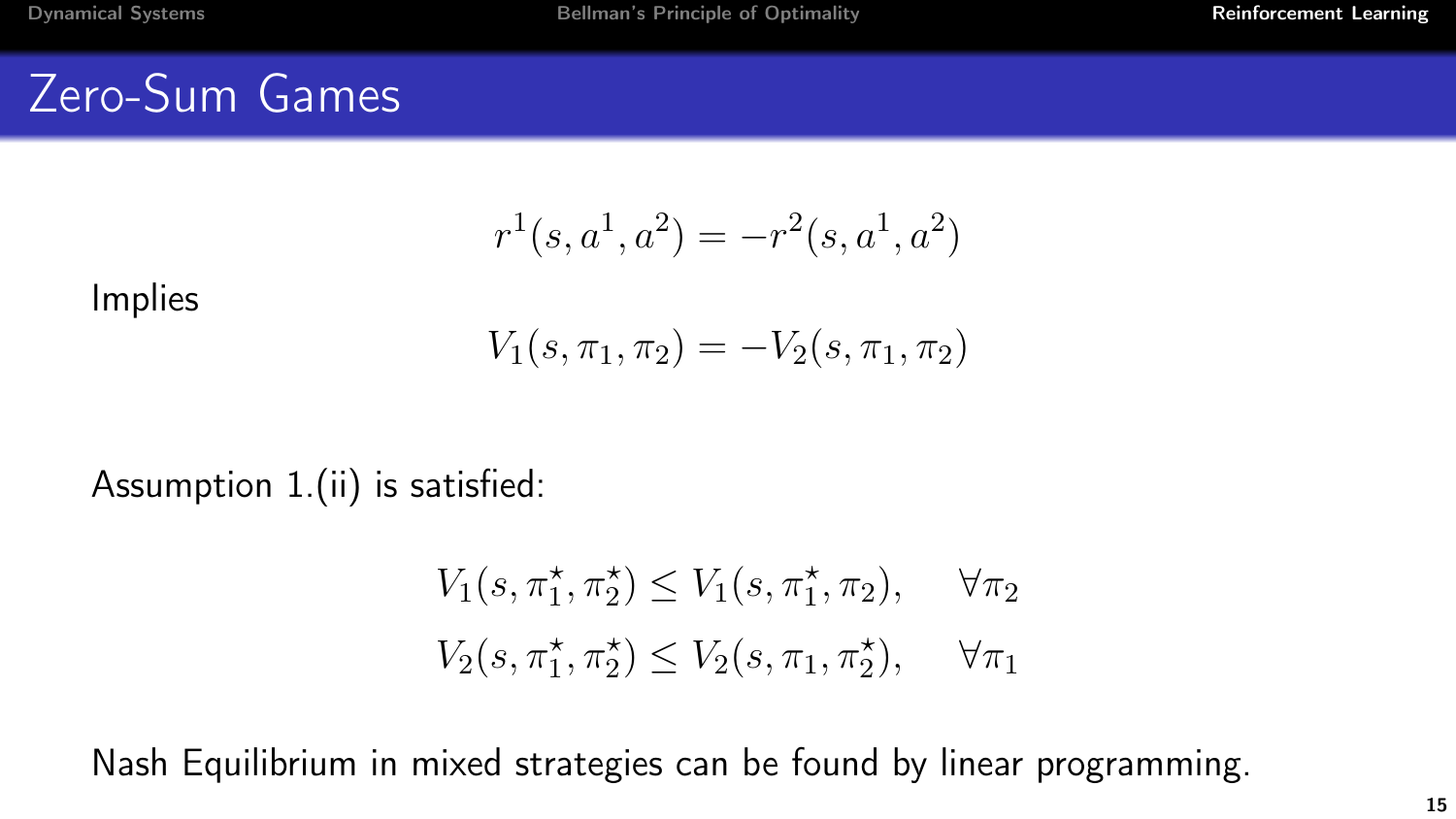## Q-Learning for Zero-Sum Games

#### Theorem (Q-learning for zero-sum games)

Consider the Q-learning algorithm given by

$$
Q(s, a^1, a^2) \leftarrow Q(s, a^1, a^2) + \alpha(s, a^1, a^2)(r(s, a^1, a^2) + \delta \max_{a_+^1} \min_{a_+^2} Q(s_+, a_+^1, a_+^2) - Q(s, a^1, a^2))
$$

where

$$
0 < \alpha_k(s, a) < 1, \qquad \sum_k \alpha_k(s, a) = \infty, \qquad \sum_k \alpha_k^2(s, a) < \infty, \qquad \forall \ (s, a)
$$

The Q-learning algorithm converges to the optimal action-value function,  $Q(s, a) \rightarrow Q^*(s, a).$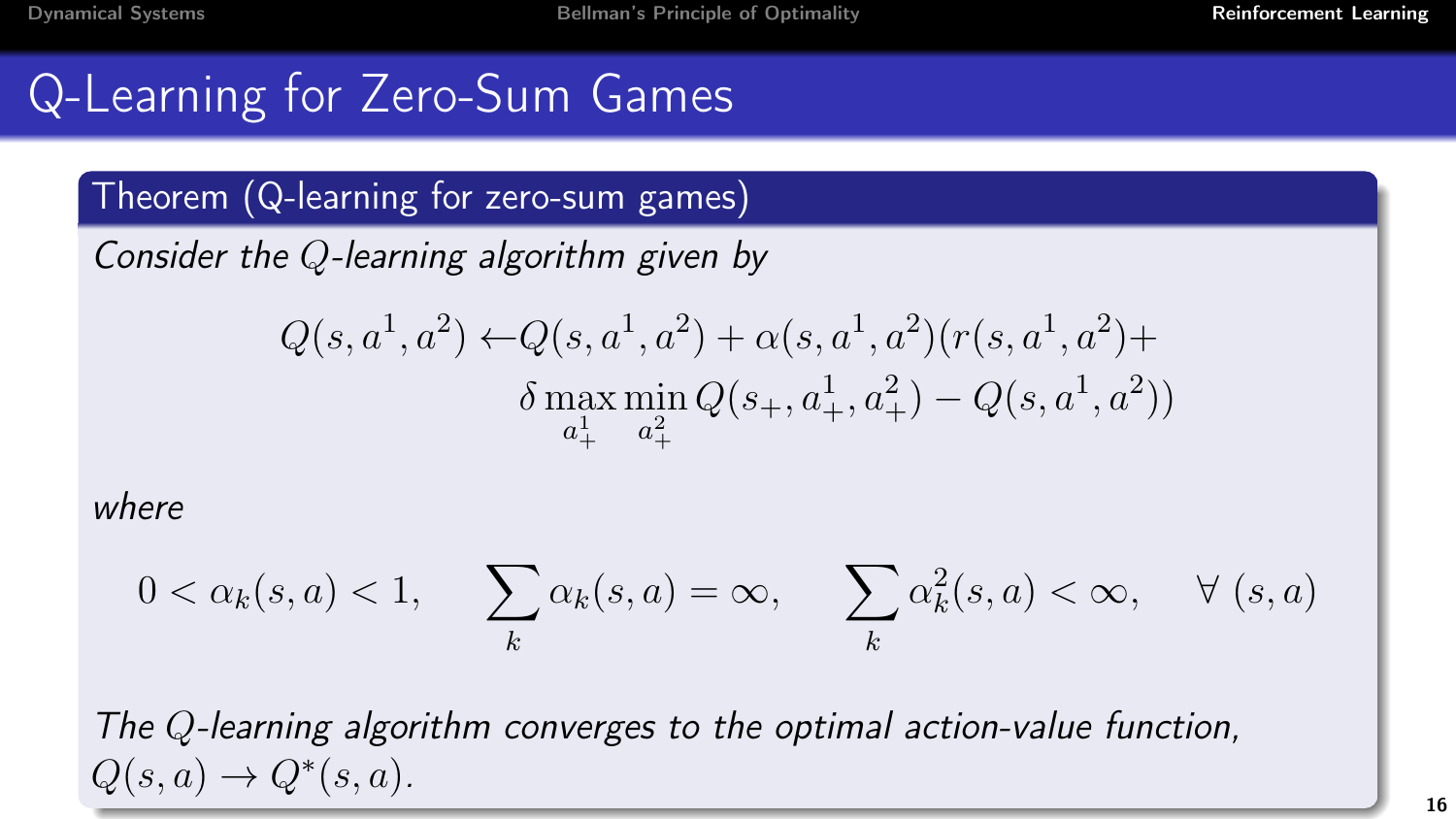- Industry: Production volume, cost, delivery, profit.
- Telecom: QoS, number of users, bit rate.
- Digital advertising: Reach vs. cost and return of investment.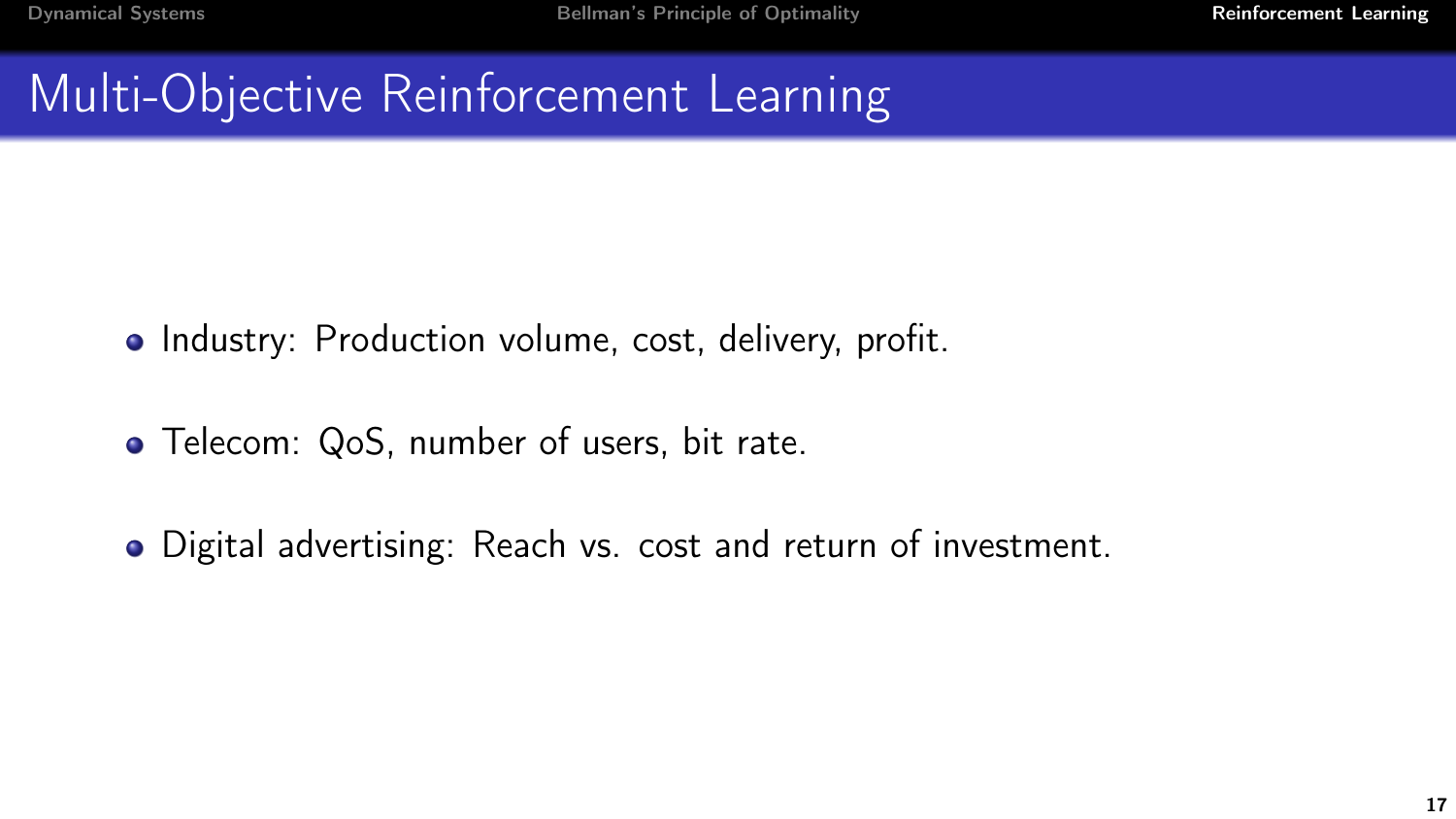Single objective:

$$
\mathbb{E}\left(\sum_{k=0}^{\infty} \delta^k r(s_k, a_k)\right) \ge \gamma
$$

Maximize  $\gamma$  subject to the above inequality.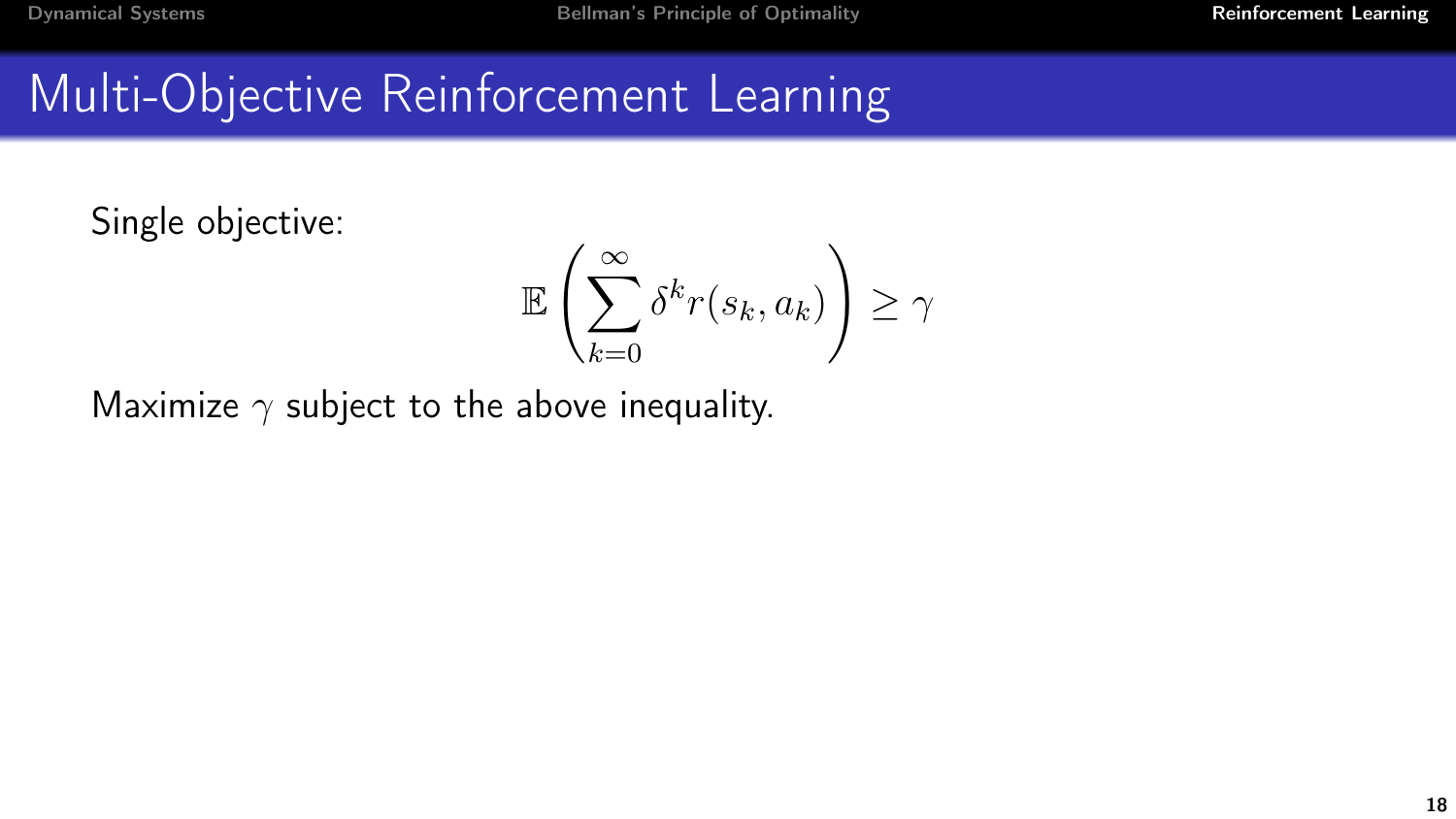Single objective:

$$
\mathbb{E}\left(\sum_{k=0}^{\infty} \delta^k r(s_k, a_k)\right) \ge \gamma
$$

Maximize  $\gamma$  subject to the above inequality.

Multiple objectives

$$
\mathbb{E}\left(\sum_{k=0}^{\infty} \delta^k r^j(s_k, a_k)\right) \geq \gamma_j, \qquad j = 0, ..., J-1
$$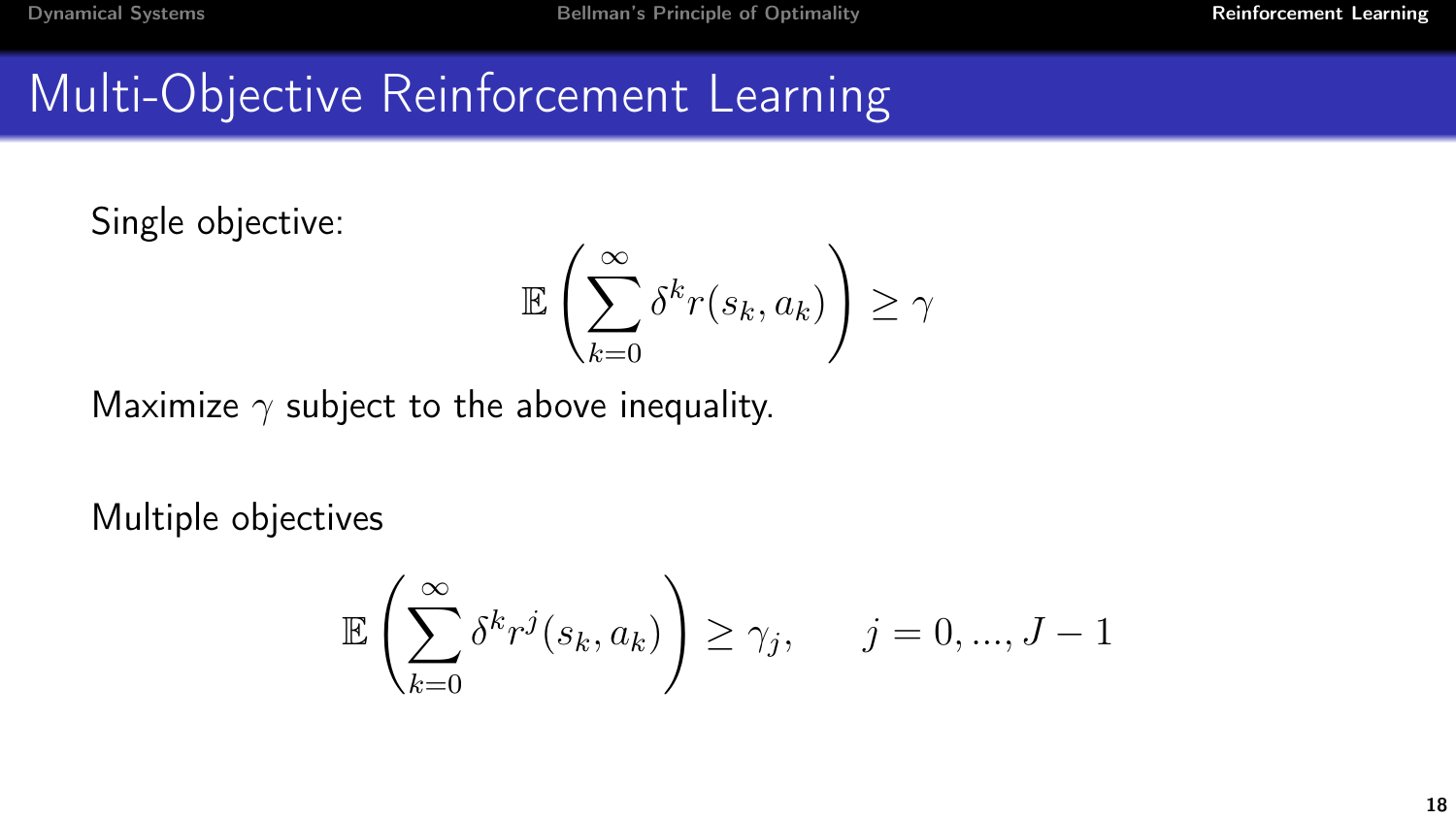#### Lemma

Let 
$$
\beta_j = (1 - \delta)\gamma_j
$$
, for  $j = 0, ..., J - 1$ . If there exists a policy  $\pi \in \Pi$  such that

$$
\mathbb{E}\left(\sum_{k=0}^{\infty} \delta^k r^j(s_k, \pi(s_k))\right) \geq \gamma_j, \quad j = 0, ..., J-1
$$

then

$$
\max_{\pi} \min_{j \in \mathbb{Z}_J} \mathbb{E}\left(\sum_{k=0}^{\infty} \delta^k \left(r^j(s_k, \pi(s_k)) - \beta_j\right)\right) \ge 0
$$

$$
(1 + \delta + \delta^2 + \cdots)\beta_j = 1/(1 - \delta) \cdot \beta_j = \gamma_j
$$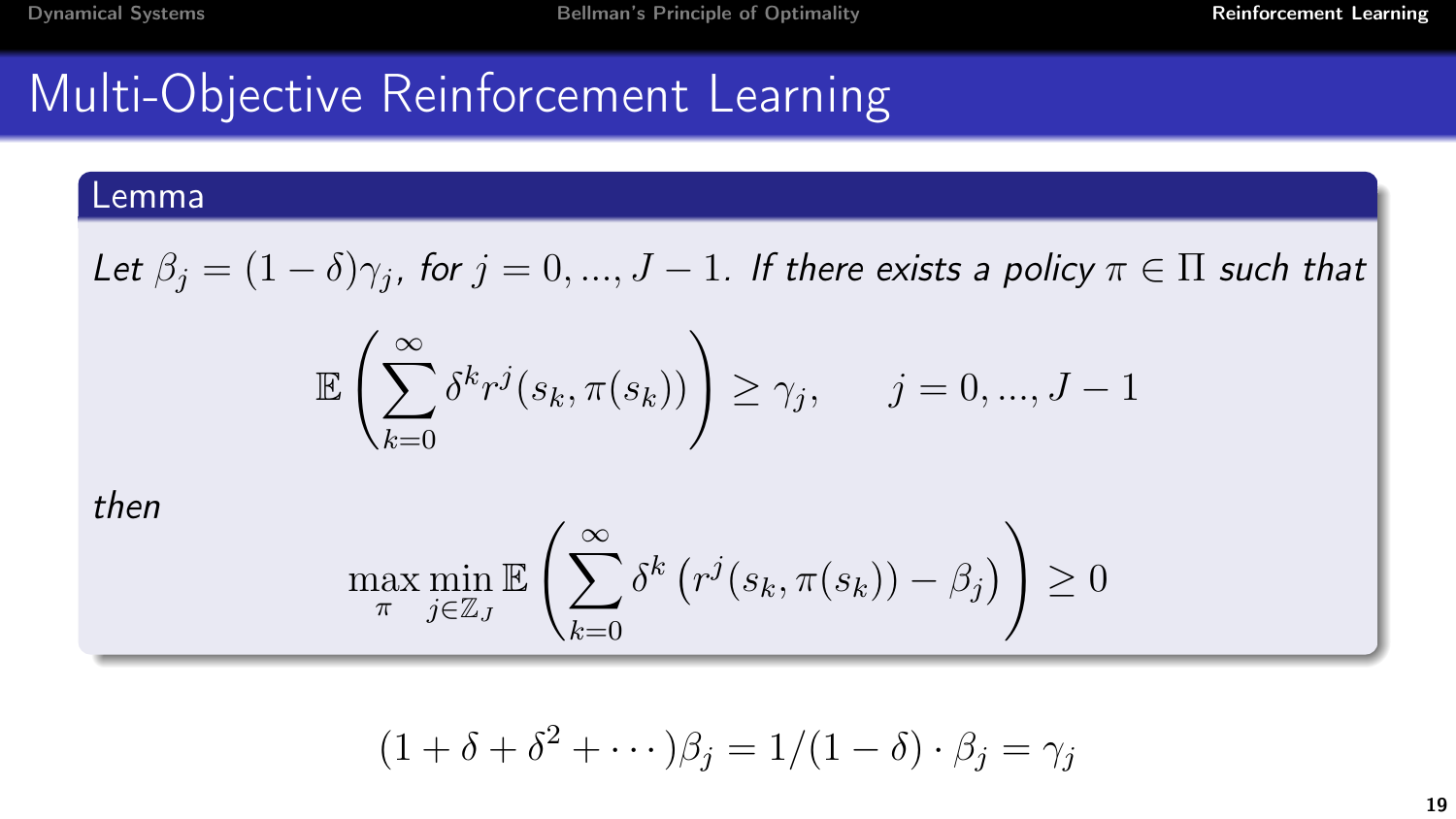#### Lemma

Let  $\beta_j = (1 - \delta)\gamma_j$ , for  $j = 0, ..., J - 1$ . If there exists a policy  $\pi$  such that

$$
\min_{j \in \mathbb{Z}_J} \mathbb{E}\left(\sum_{k=0}^{\infty} \delta^k \left(r^j(s_k, \pi(s_k)) - \beta_j\right)\right) \ge 0
$$

then

$$
\mathbb{E}\left(\sum_{k=0}^{\infty} \delta^k r^j(s_k, \pi(s_k))\right) \ge \gamma_j, \qquad j = 0, ..., J-1
$$

$$
(1 + \delta + \delta^2 + \cdots)\beta_j = 1/(1 - \delta) \cdot \beta_j = \gamma_j
$$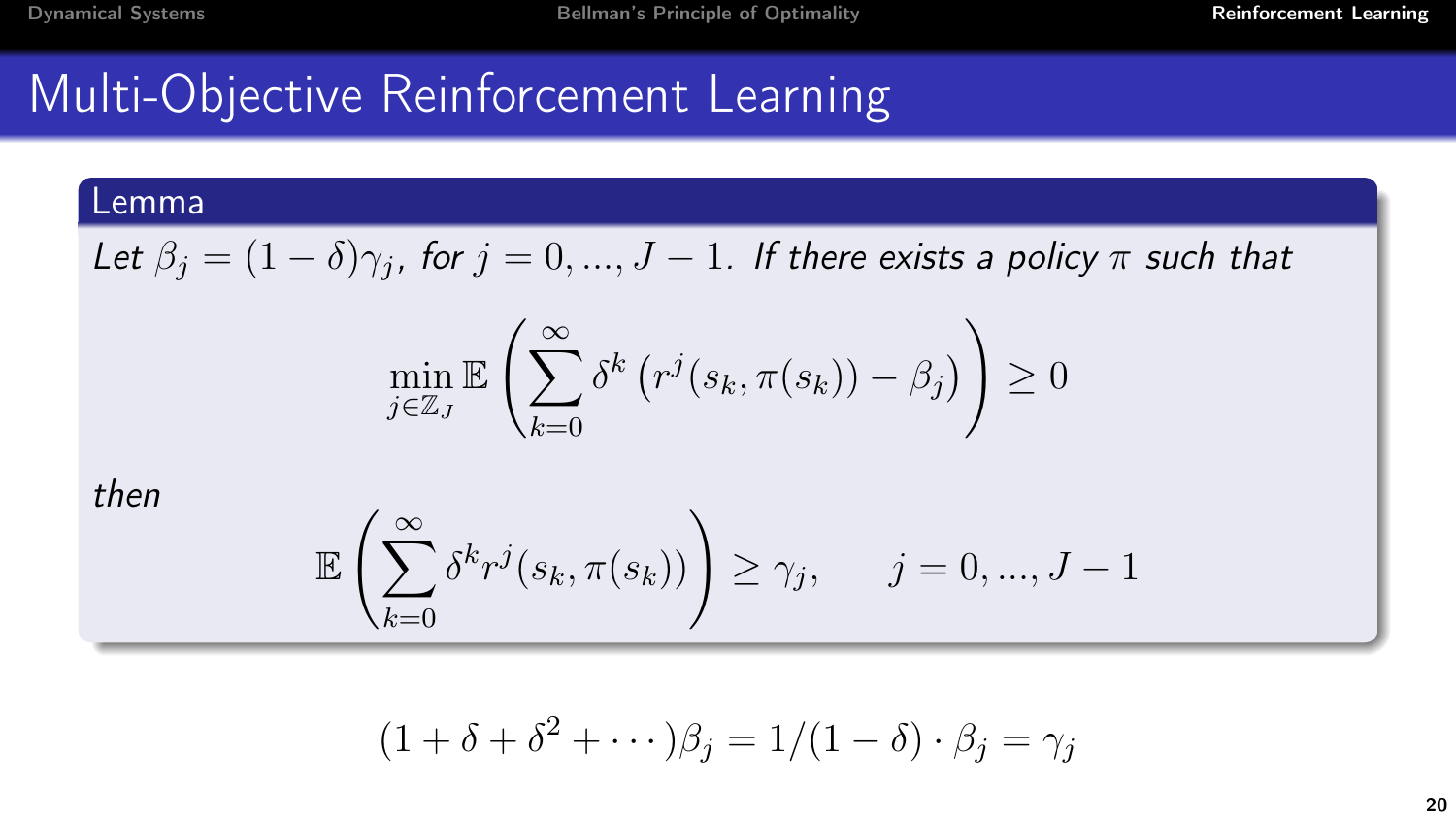#### Theorem

Consider a Markov Decision Process given by  $(S, A, P)$  and suppose that there exists a policy  $\pi$  such that

$$
\mathbb{E}\left(\sum_{k=0}^{\infty} \delta^k r^j(s_k, \pi(s_k))\right) \geq \gamma_j, \qquad j = 0, ..., J-1
$$

Let  $\beta_i = (1 - \delta)\gamma_i$  and introduce

$$
r(s, a, j) \triangleq r^{j}(s, a) - \beta_{j}
$$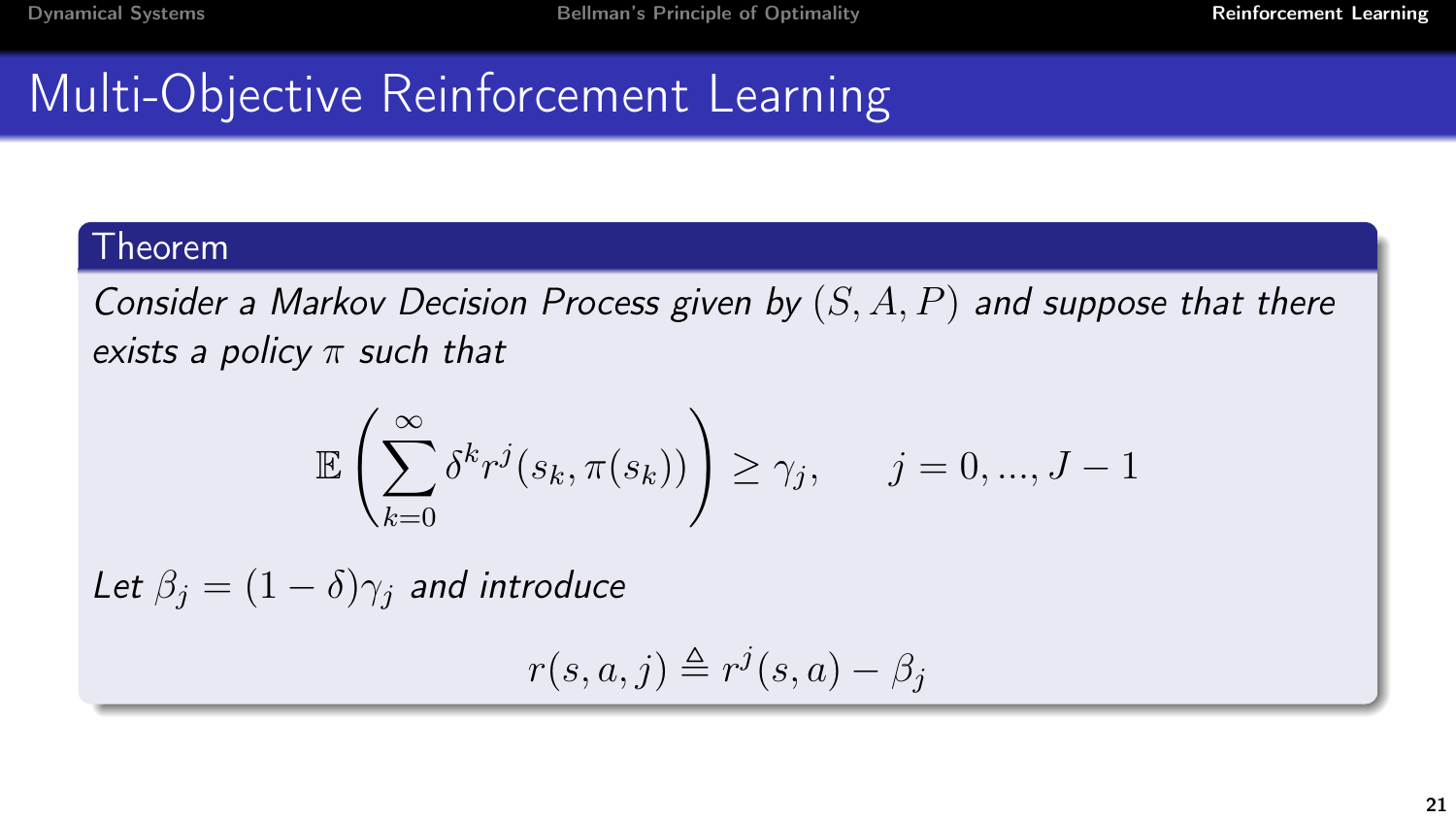#### Theorem (Cont'd)

Let  $Q_k$  be given by the stochastic game Q-learning algorithm.

Then,  $Q_k \to Q^*$  as  $k \to \infty$ . Furthermore, the policy

$$
\pi^{\star}(s) = \arg\max_{\pi} \min_{j \in \mathbb{Z}_J} \mathbb{E}\left(Q^{\star}(s, \pi(s), j)\right)
$$

satisfies

$$
\mathbb{E}\left(\sum_{k=0}^{\infty} \delta^k r^j(s_k, \pi^*(s_k))\right) \geq \gamma_j, \quad j = 0, ..., J-1
$$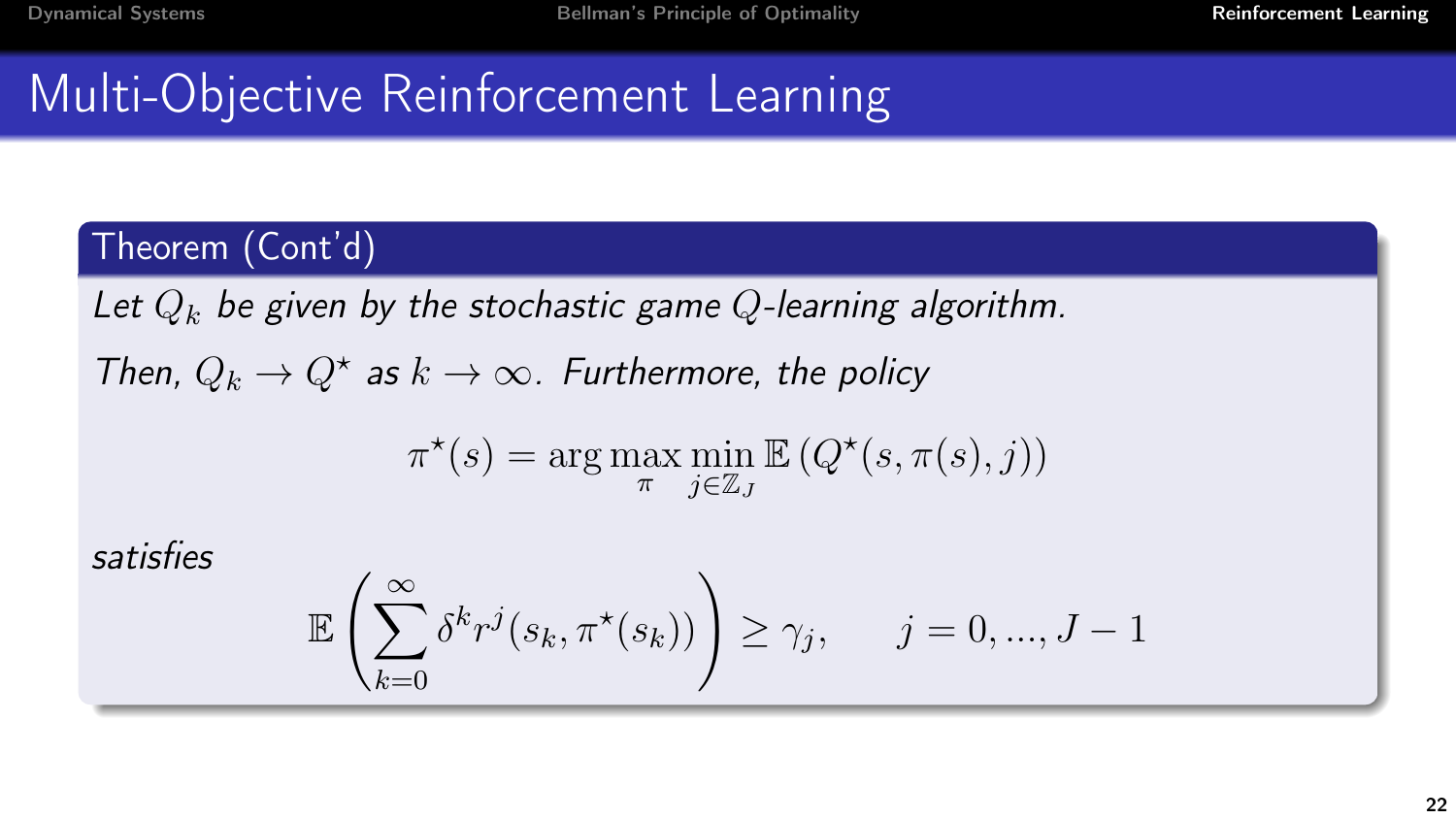Let the

$$
r^{j}(a) = \begin{cases} \frac{1}{2} & \text{if } a = j \\ 0 & \text{otherwise} \end{cases}
$$
  
discount factor be  $\delta = \frac{1}{2}$  and let  

$$
\gamma_0 = \gamma_1 = \gamma_2 = \gamma = \frac{1}{3}
$$

$$
\mathbb{E}\left(\sum_{k=0}^{\infty} \delta^k r^j(a_k)\right) \ge \frac{1}{3}, \quad j = 0, 1, 2
$$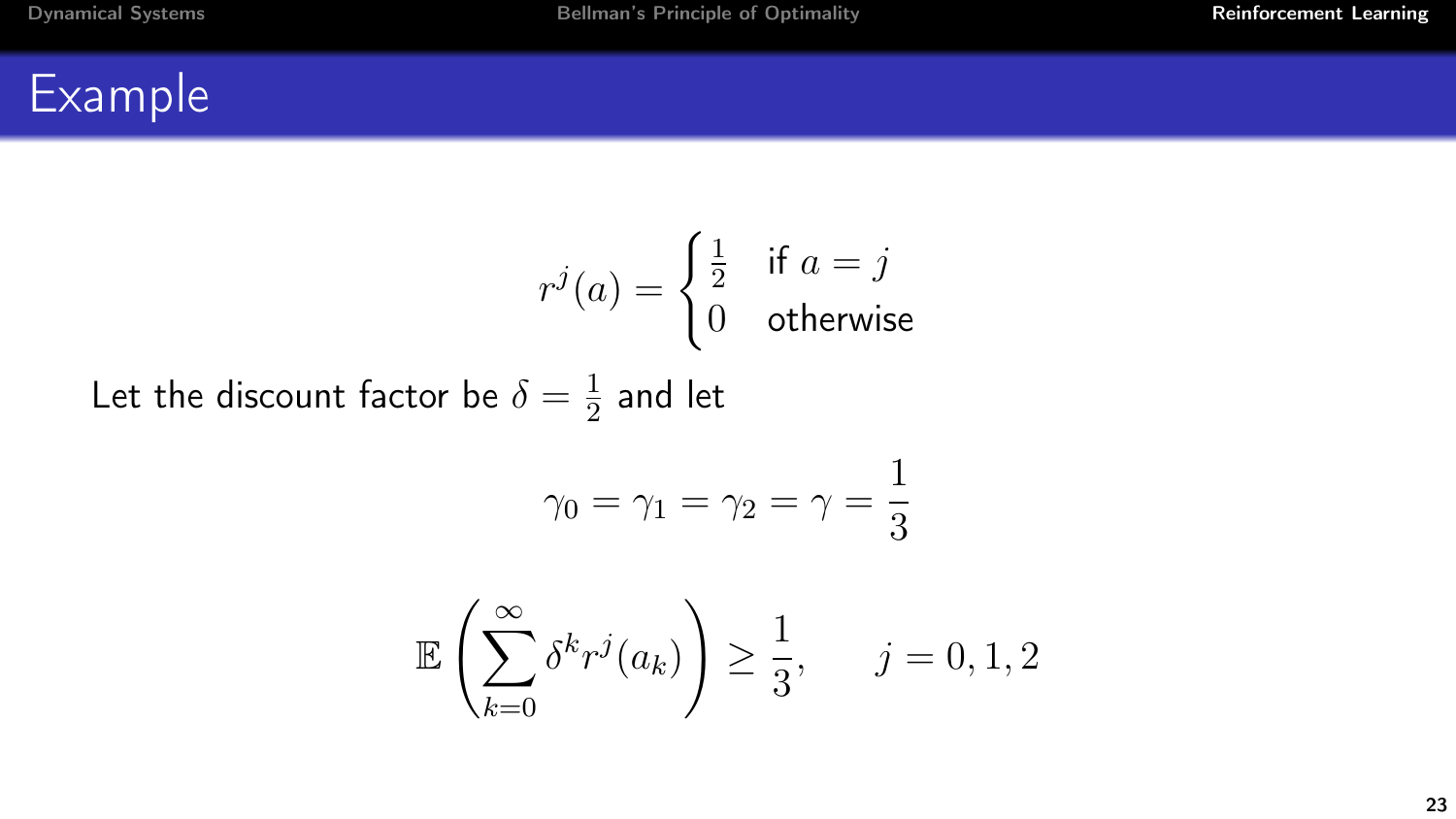Now suppose that the agent takes action  $a_k = 0$  with probability  $p_0$ . Then we have that

$$
\mathbb{E}\left(\sum_{k=0}^{\infty} \delta^k r^0(a_k)\right) = p_0
$$

Similarly,

$$
\mathbb{E}\left(\sum_{k=0}^\infty \delta^k r^j(a_k)\right) = p_j
$$

for  $j = 1, 2$ .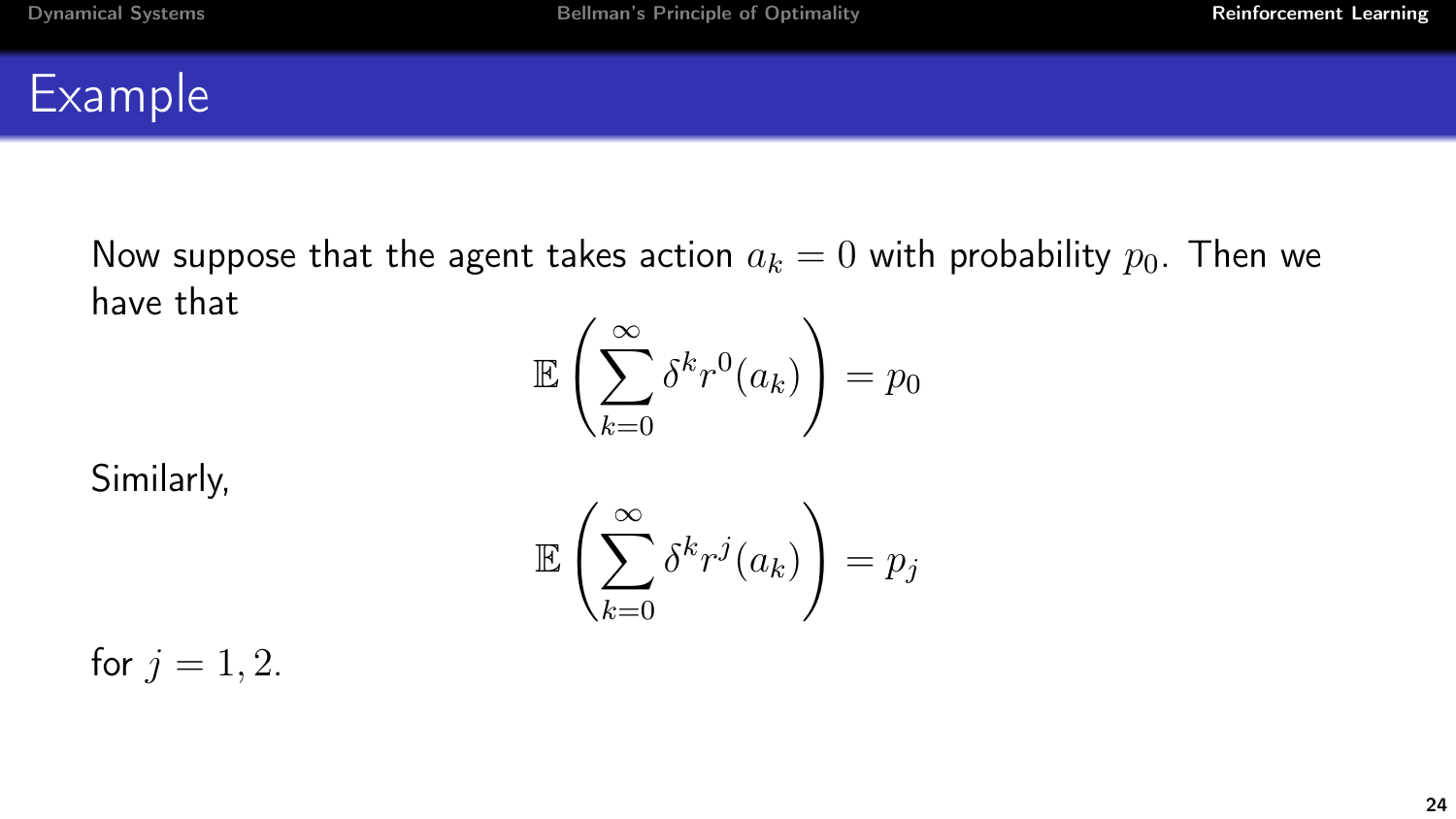Suppose that  $p_0 < p_1 < p_2$ ,

$$
p_0 + p_1 + p_2 = 1
$$

We have that

$$
\frac{1}{3} = \frac{p_0 + p_1 + p_2}{3} \ge \sqrt[3]{p_0 p_1 p_2} \ge p_0
$$

with equality if and only if  $p_0=p_1=p_2=\frac{1}{3}$  $\frac{1}{3}$ .

The agent's mixed strategy is unique and given by  $p_0=p_1=p_2=\frac{1}{3}$  $rac{1}{3}$ .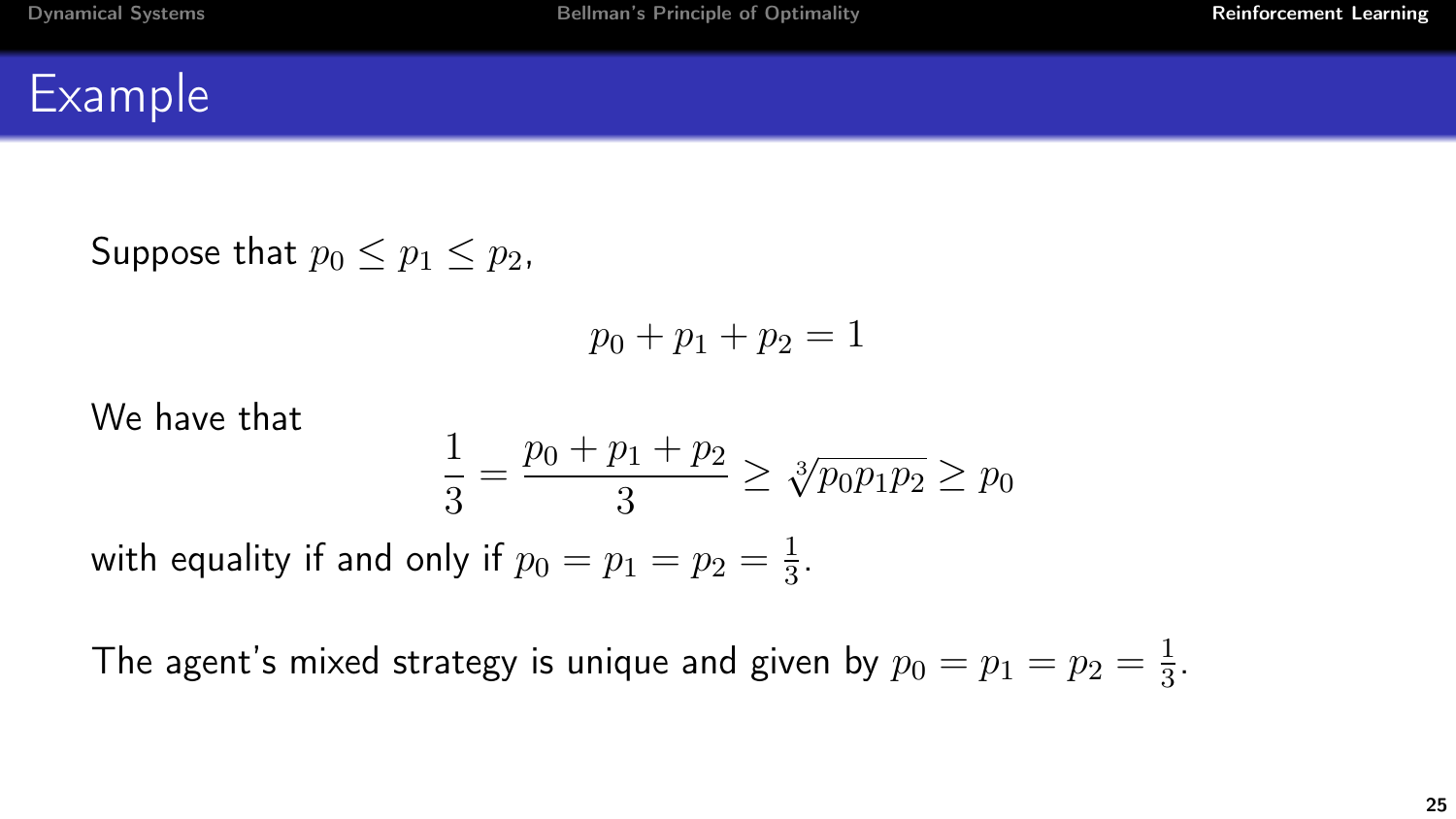

Figure: A plot of the maximum of  $|p_0 - \hat{p}_0| + |p_1 - \hat{p}_1| + |p_2 - \hat{p}_2|$  over 1000 iterations, as a function of the number of time steps.